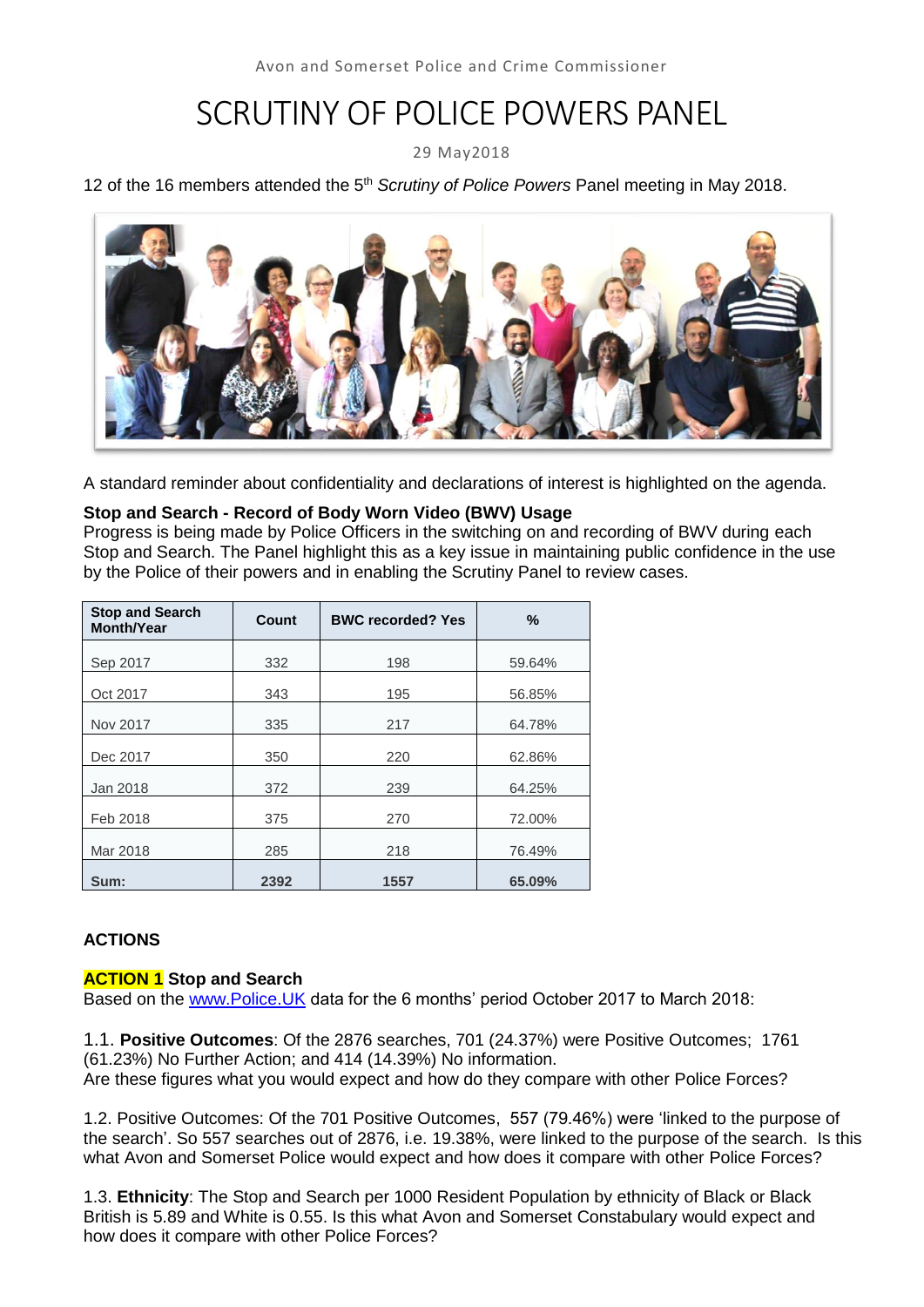1.4. Ethnicity: What comparison work has taken place with other Police Forces regarding Stop and Search and 'positive outcomes' and ethnicity?

1.5. What are other Police Forces as well as Avon and Somerset Constabulary doing to ensure that Stop and Search is intelligence-led? The statistics indicate an increase but still low 'positive outcomes' (~25%). Therefore, what percentage/how many Stop and Searches are based on intelligence?

1.6. Is there any data analysis for Stop and Search where hand-cuffs are used, broken down by ethnicity?

#### **ACTION 2 Body Worn Video (BWV)**

2.1. The Panel request recorded figures for each month from September 2017 for BWV used for Firearms/Taser and for Spit & Bite Guard use (as per Stop and Search report).

2.2. Does Avon and Somerset Constabulary monitor the usage of BWV and are there comparison figures for other Police Forces?

#### **ACTION 3**: **Taser**

3.1. Panel members to consider Dip Sampling Taser Quality Assurance ('Check and Test' processes).

3.2. Scrutiny of Police Powers Panel members await proposed dates from the Taser Constabulary Lead for members to be invited to observe Taser Training.

#### **CONSTABULARY PRESENTATIONS**

Constabulary updates and Question & Answer sessions took place for Spit and Bite Guards and for

Taser use, including geographic location and disproportionality.

**Stop and Search** was not an update item for this meeting. However, the quarterly bulletin (Jan-Mar 2018) was circulated to all members. This includes information on:

- The number of Stop and Searches (approx. 500 per month);
- The percentage of positive outcomes (26% latest quarter):
- Ethnicity breakdown for the 12 months to March 2018 (71% White (4002) with 25% positive outcomes, 13% Black (751) with 23% positive outcomes);
- Geographical location of searches (including 20% Bristol East, 22% Somerset);
- Searches of Black people (Jan-Mar 2018, 54% in Bristol East Central):
- The intelligence context of the most searched individuals;
- Searches per 1000 population per month, by ethnicity (White: 0.21/1000, Black: 2.43/1000);
- Stop and Searches for firearms or offensive weapons (Mar 2018: 65 searches);
- and Officer refresher Training, which started in April 2018, covering legislation and the use of Body Worn Video Cameras (BWV) and the perceptions of Stop and Search within communities and the impact on individuals stopped.

Additional reference was made to the website: [www.police.uk](http://www.police.uk/), which holds national and local crime data maps and stop and search data.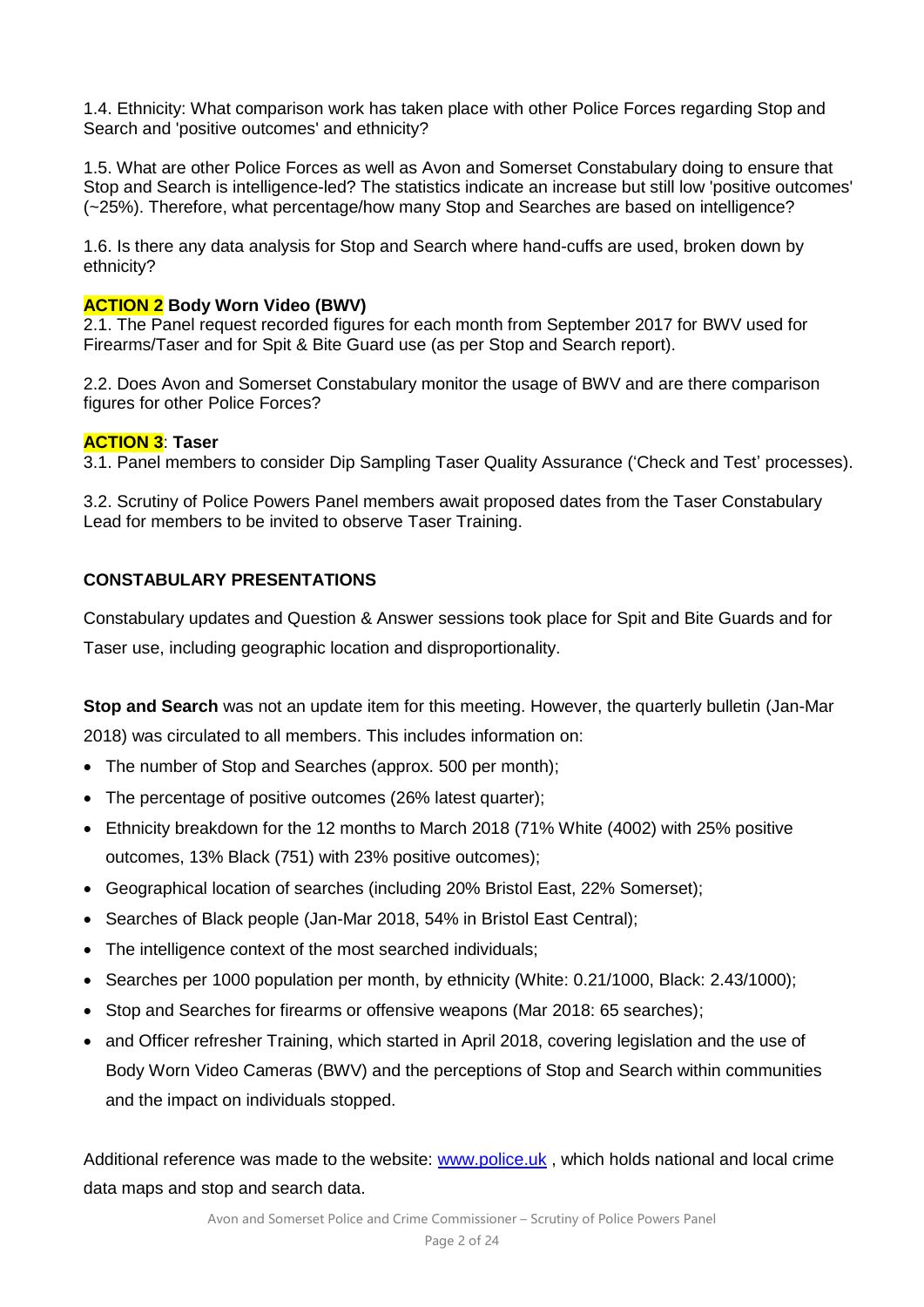### **Spit and Bite Guard update – Chief Inspector Mark Runacres**

Data provided on Spit and Bite Guard use is sourced from National Use of Force Monitoring Forms. In summary:

- Since January 2018 to mid May 2018 (the report was provided on 23 May 2018) there have been 43 recorded uses of Spit & Bite Guards by Officers in Avon and Somerset Constabulary.
- There have been no recorded complaints.
- 37 of the 43 uses were by Police Patrol Officers, 3 by Neighbourhood Policing Team Officers and 3 by Custody Officers. The Guard use is always by pairs of Police Officers, not single patrols.
- 56% in the Bristol Policing area, 28% in Somerset and 16% in the North East Constabulary area.
- The breakdown by gender is recorded as: 81% male and 19% female.
- By age: 63% were 18-34 years old, 35% were 35-49 and 2% were 50-64. Of note is that no Spit and Bite guards were used on young people under 18s or old people over 64 years old.
- By ethnicity (perceived by the Police Officers): 93% White; 5% Black, 2% Other ethnicity.
- Disability (Officer perceived): Of the 43 uses of a spit guard, no Police Officers exercising this use of force identified any physical disability for the subject. In 5 of the 43 incidents an issue relating to Mental Health was identified. Within the 5 cases of perceived mental ill-health for the subject, 1 person was detained under the Mental Health Act, 1 person was detained before being taken to Hospital, 2 related to a criminal act and the other 1 had no further information recorded. This is highlighted as an important 'check and test' analysis item for the Constabulary.
- In 13 of the 43 incidents where a Spit and Bite Guard was used, the Police Officer reported having been assaulted.
- In 11 of the 43 incidents where a Spit and Bite Guard was used, the Police Officer reported having been spat at.
- Procedural guidance stipulates that Police Officers should switch their Body-Worn Video camera on prior to using a Spit and Bite Guard. In 35 out of 43 cases (this leaves 8) BWV footage has been secured. In 3 of those 8 cases the use was in Custody, where Officers do not routinely wear BWV because CCTV coverage is so extensive.

Note: This leaves 5 cases with no secured BWV.

 The Constabulary's Professional Standards Department have received no complaints relating to the use of Spit and Bite Guards.

### **Q&A: Panel Member Questions and Constabulary Answers regarding Spit & Bite Guards**

**1.** Question: How has Spit and Bite Guard use gone down with Police Officers?

Answer: Very well. The Spit and Bite Guards were piloted first in Gloucestershire and the Police Federation undertook strong lobbying to Avon and Somerset Constabulary's Management Board at the time of the Body Worn Video Launch.

Note: The Police and Crime Commissioner also undertook a public survey, to listen to people's comments prior to the Chief Constable's final decision.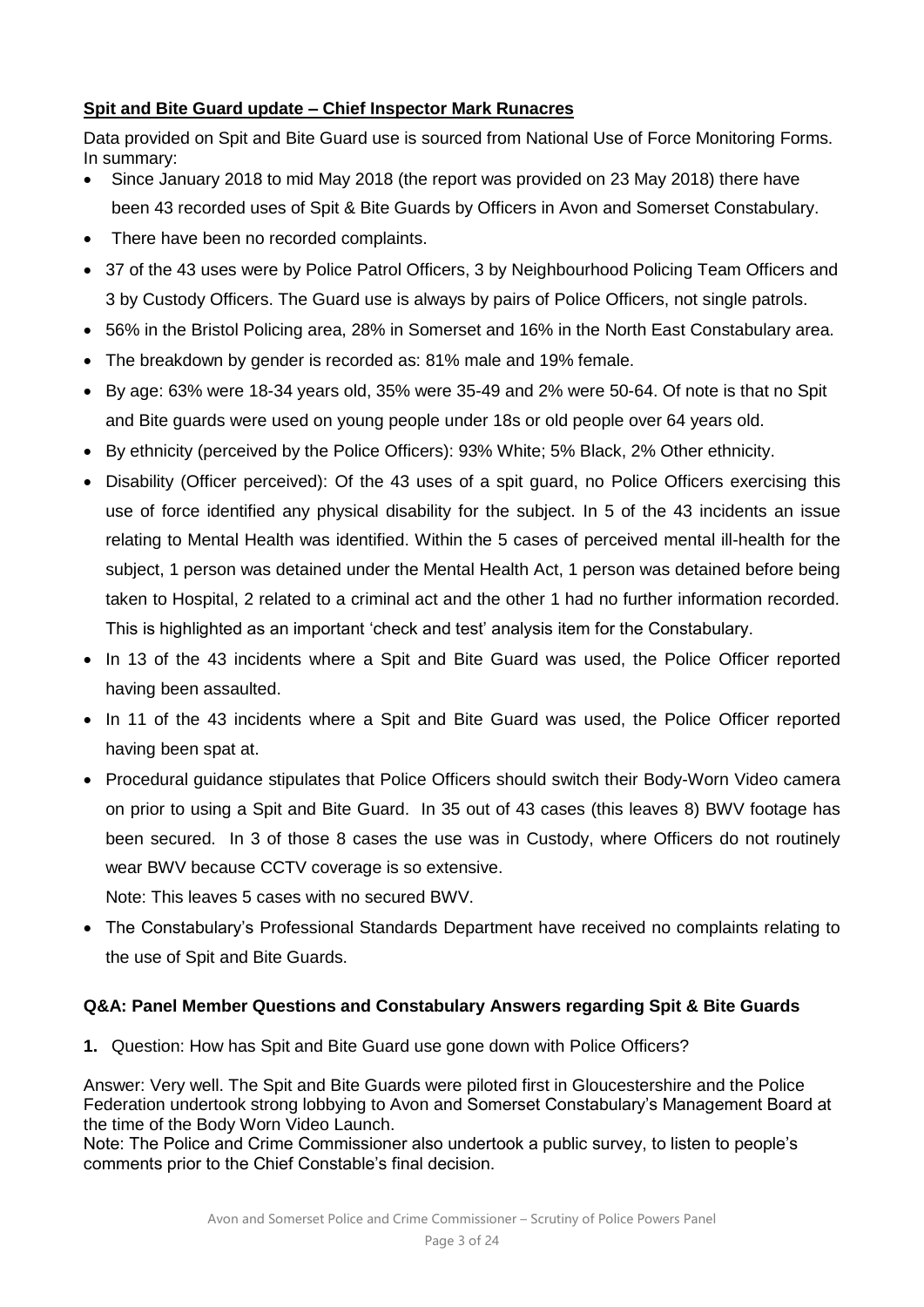**2.** Question: HIV and contamination was incorrectly stated in the National Guidance for Spit and Bite Guards. Has this been corrected.

Answer: Yes. There has also been 'myth busting' training for Officers on this subject.

**3.** Question: The Independent Advisory Groups (IAGs) within the Avon and Somerset Constabulary area, particularly Bristol IAG members, have concerns regarding the use of Spit and Bite Guard use. Can the information in the presentation be cascaded?

Answer: Yes.

**4.** Question: Do all Police Officers carry Spit and Bite Guards?

Answer: No. Officers with a Police Patrol function, who use the power to arrest and Roads Policing, Dog handlers and Firearms Officers carry Spit and Bite Guards. Officers give a warning to stop spitting or else one of the Officers will use a Guard. The Home Secretary Amber Budd wants all Police Forces to have Spit and Bite Guards and there is a National roll-out. The reasoning is for the safety of Police Officers and the Public and there should be no misconstrued use.

**5.** Question: How is the use of Spit and Bite Guards assessed?

Answer: The use of a Spit and Bite Guard is at Officers' discretion. A warning is given and it can be a pre-emptive measure as well as after the subject has spat (or bitten).

### **Taser Update presentation by Taser Training Lead, Karl Waltho**

- The 5-week training for the old Taser version 'X26' has been completed.
- The X26 Taser are rapidly failing and breaking and so they are being taken out of service.
- The new Taser version 'X2' replacement program will take about 9 months to roll out in Avon and Somerset Constabulary. Therefore, X26 training is still needed.
- Firearms Officers are already training on the Taser X2, including National training best practice.
- The X2 Taser is massively different to the X26 Taser, for example, pulling the X2 Taser trigger more than once will result in the X2 firing again.
- The Scrutiny Panel's questions and review of the Guidance and Policy have been very useful to the Constabulary and have been fed into the preparation for the Constabulary review of Taser, due to start on 9 June 2018. For example, the Panel have highlighted that Body Worn Video camera (BWV) is not mentioned in the Constabulary's Procedural Guidance.
- The fundamental problem with BWV in situations of threat is the Officer forgetting to turn on the BWV camera. Therefore, training has emphasised the requirement for Police Officers to think of the options to them in advance of an incident.
- The threat assessment for every incident is according to the National Decision Making model, as summarised in the Panel members' initial training sessions in 2017.
- The training emphasises switching on the BWV camera and giving a verbal summary of the situation expected before arriving at the incident. If nothing is found at the scene then the BWV footage doesn't need to be saved as evidential material.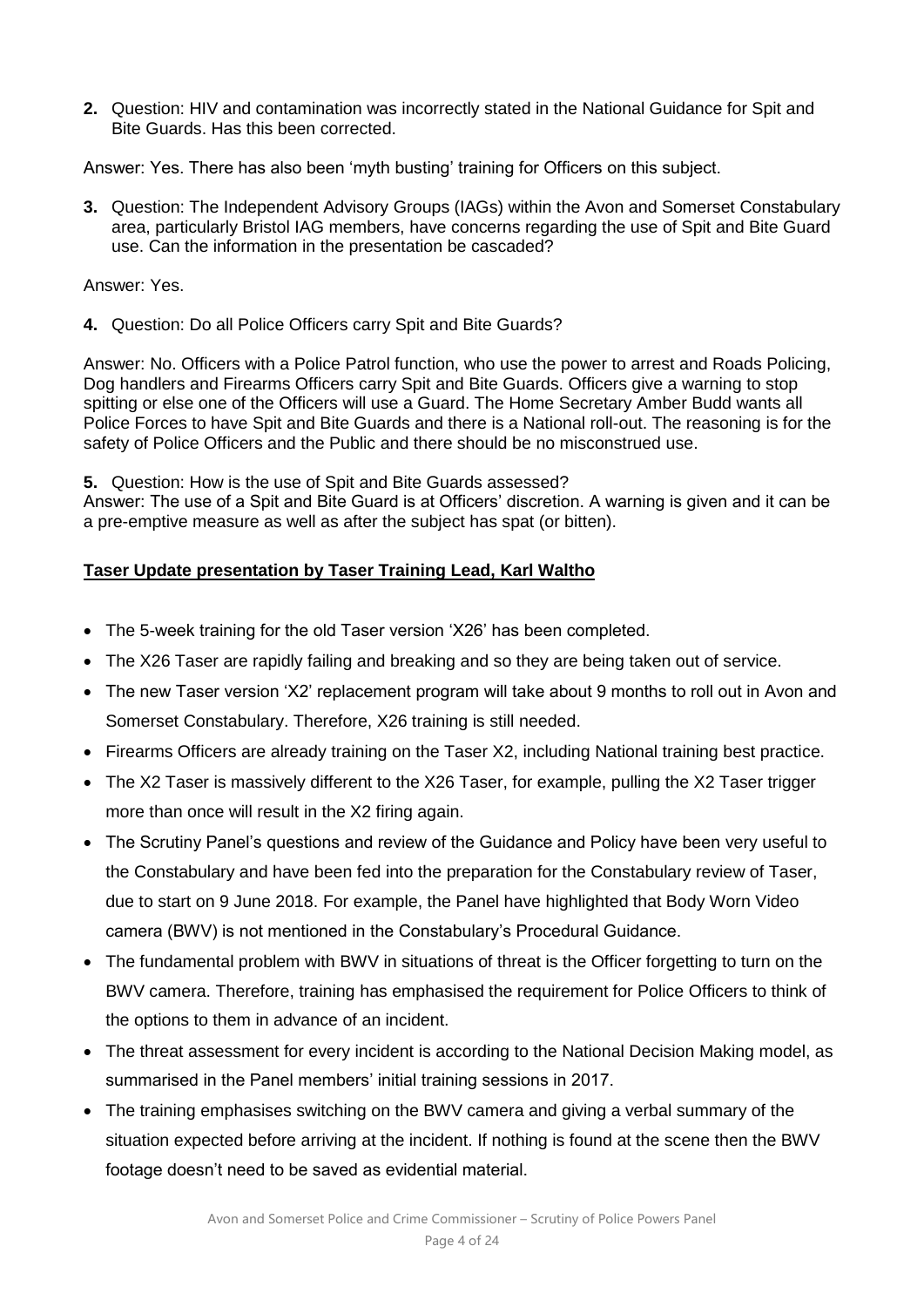- The aim of the Taser training is always to improve and to implement best practice. Turning on BWV camera is being trained as a matter of course for Police Officers.
- The week commencing 4 June 2018 is the roll out of Taser X2s and Officers do not go back to using Taser X26s. The existing X26 Tasers will be used by Officers, e.g. by the Roads Policing Unit (RPU) until all X26 Tasers are taken out of service and replaced with Taser X2s.
- By March 2019 the Taser X2 training will be complete for existing Officers and all X26 Tasers will have been withdrawn.
- The Taser X2 roll-out is going well. It has less powerful voltage but double-firing capacity.
- Training costs are from a Home Office Training Bid, excluding training for new Officers, but the 3 day Taser training course can fill the gaps and be cost neutral.
- Taser is an expensive Police Powers tool, but it has proven to be effective.
- For the year 2017-18 (Mar to Mar) there were 644 uses of Taser and of these, 544 uses did not involve the firing of the Taser. 100 were fired and drive or angle drive stun.
- Taser is considered as keeping the Public and Officers safe.

### **Q&A: Panel Member Questions and Constabulary Answers regarding Taser**

Questions raised after the previous Panel meeting in February 2018:

Panel members reviewed and commented upon the Local Avon and Somerset Constabulary's Taser Guidance and the National College of Policing's Authorised Professional Practice. The Panel also asked for the number and summary of Taser complaints from members of the public against Avon and Somerset Police.

#### Questions:

- **1.** What has been learnt from the 9 Taser complaints from members of the public against Avon and Somerset Police?
- **2.** Have any of these complaints resulted in any modifications to procedure and practice?
- **3.** Why is the use of BWV not part of the Procedural Guidance?
- **4.** Switching on BWV should be compulsory for Taser use.

Answer: Some of the complaints are still live and currently being investigated. Not all complaints have a learning point. However, generally, there is learning and the question asked is "What could have been done sooner and better?"

Training course content is changed. For example for the Taser X2, wording has been added to "re-assess and delay a second Taser shot".

Some Avon and Somerset Police employees attended the National Training Review. Currently no other Police Force area has a Scrutiny Panel reviewing BWV incidents, unlike in Avon and Somerset Constabulary.

**5.** Taser Procedural Guidance, Training section: Panel Member comment is that there should be some reference to Quality Assurance (or Service Delivery Assurance). It is understood and accepted that there are annual refresher training sessions for the use of Taser. However, it is felt that there should be some ad hoc/spot-check Quality Assurance activity. i.e., at any given moment Police Officers who have been accredited for the use of Taser can be asked a series of questions around usage and application of the Taser. This would further enhance Avon and Somerset Constabulary's confidence of usage of the device and in turn increase public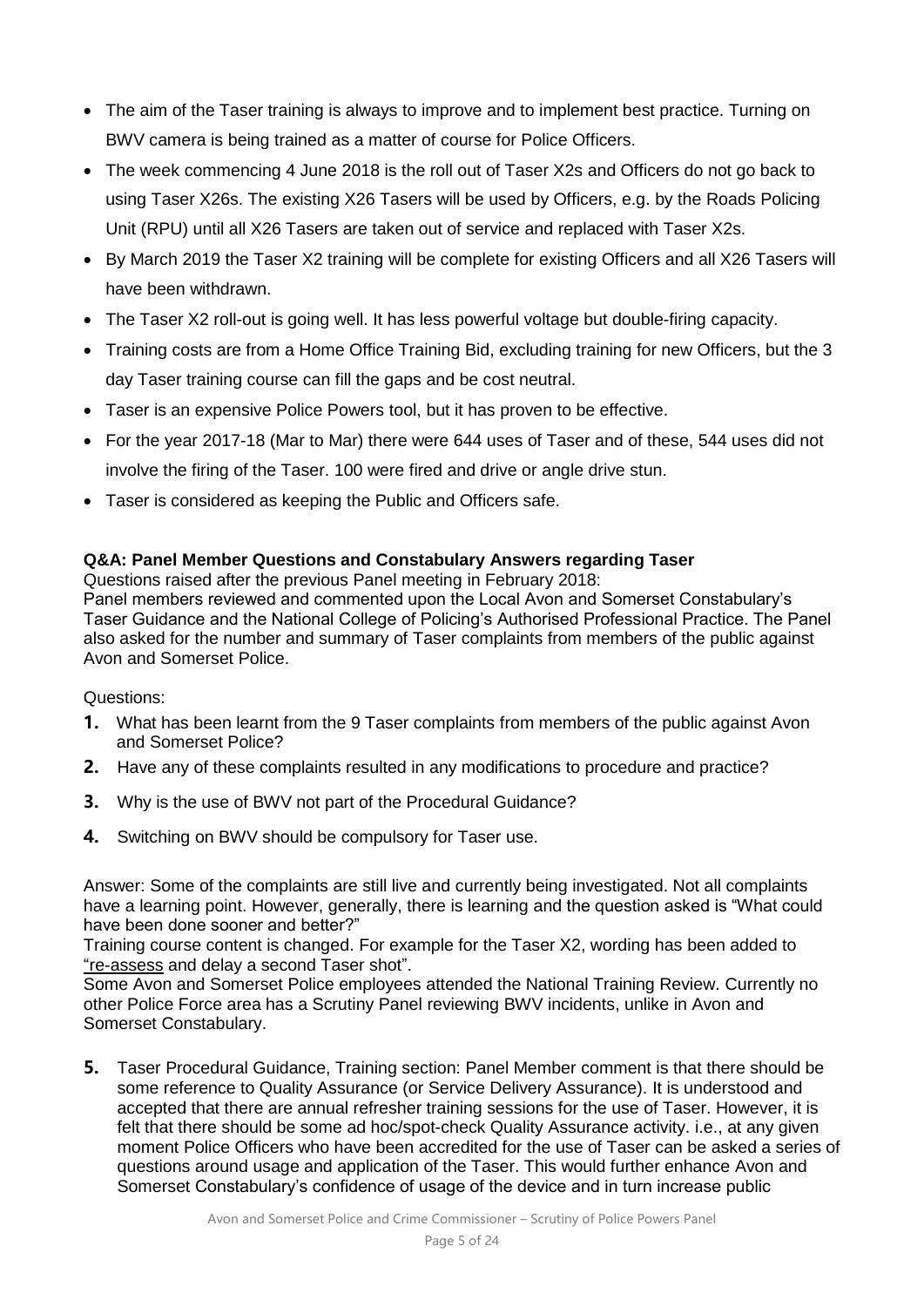protection. Again, the Member accepts that this may cause a strain on Police resources but it may minimise inappropriate Taser use.

Answer: Refresher training is every 12 months and the budget is for 1 day's annual training. Quality assurance is currently informal. Tasers are signed-in and signed-out. If this isn't done correctly then the Taser is removed from the Officer. There is ongoing monitoring by a Training Assistant in the Constabulary who reports back to the Taser Constabulary Lead, Karl Waltho. Avon and Somerset Constabulary recordings are reviewed weekly (it is an automated recording system) to check and test Officer behaviour.

The Police Federation representative attending the Panel meeting confirmed that Police Officers are debriefed. Chief Constable Andy Marsh's Road Show presentations to Police Officers and Staff highlight that CC Marsh wants the Constabulary's local Supervisors debriefed too, for example, Police Officers with a mental ill-health concern may have their Taser withdrawn. This may be for just one day or for many months until there is a positive reassessment.

The Police often attend incidents where members of the public are in crisis and this affects Officers' health and welfare. There are extensive 'checks and tests' including Supervisor reports sent to the Taser Constabulary Lead and after each issue is reviewed on a case-by-case basis, Action Plans are put in place.

See Action 3.1 above: Panel members to consider Dip Sampling Taser Quality Assurance.

- **6.** Local Taser Procedural Guidance, Vulnerable populations: There should be reference to minors and infants in terms of Taser usage. Police Officers also must be made aware of age/height/size of a minor/infant when considering and evaluating deploying the device.
- **7.** A concern is the possibility of a head injury when the person being Tasered falls on a hard surface, such as paving stones and concrete.

Answer: The National Decision Making Model of risk, harm and threat assessment takes place, including Police Officer training on the subject falling and the possibility of injury. If there is any health concern after a Taser is fired then the Police Officer takes the subject to Hospital for assessment. Officer training also includes learning from scenarios of incidents going wrong (often based on cases in the U.S.A.). The Taser X2 does not have an auto-switch-on facility. This facility is not suitable for some situations involving vulnerable people.

**8.** Is there National 'Use of Force' form completion and other form completions?

Answer: There is a Home Office duplication of form-filling.

Noted: The Independent Residents' Panel (two members are also Scrutiny of Police Powers Panel members) will review completed Taser related complaints at their next Panel meeting in June 2018. Panel members have found BWV footage invaluable when it is switched on *before, during and after* an incident.

See Action 3.2 above: Scrutiny of Police Powers Panel members are invited to observe Taser Training and await proposed dates from the Taser Constabulary Lead. Avon and Somerset Constabulary are unique in liaising with an Independent Scrutiny Panel.

#### **Note: Standing Reminder about the Police 'Ride-Along' Scheme**

If you would like to join and experience the daily work of a serving Police Officer on the beat (in their police vehicle and responding to incidents or observing staff in the Communications Department) then please view the Police website: [https://www.avonandsomerset.police.uk/services/ride-along-scheme/.](https://www.avonandsomerset.police.uk/services/ride-along-scheme/)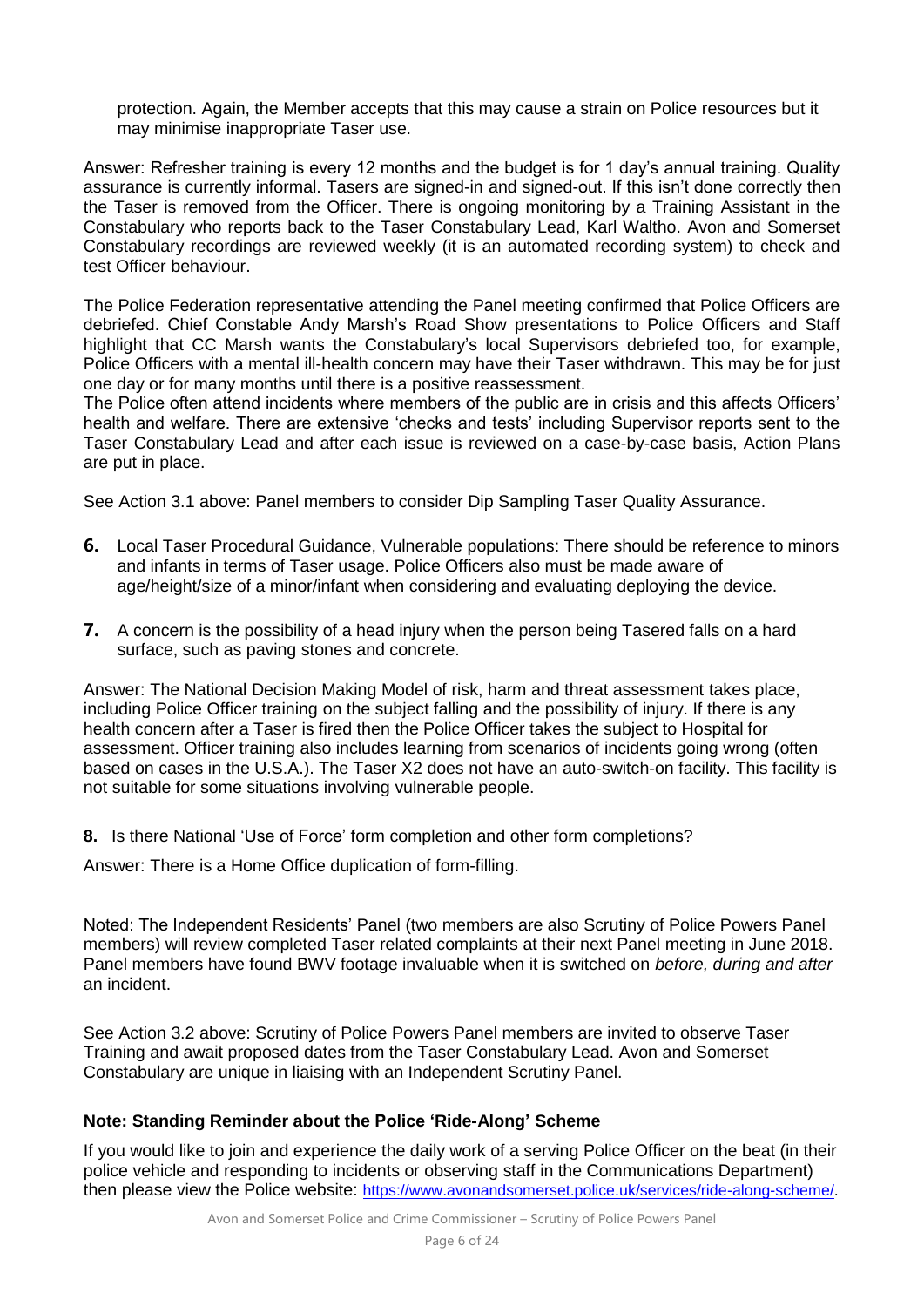This scheme gives members of the public the chance to ask questions to Police Officers and Staff, which you may find of interest. The PCC considers this to be one of the best ways of allowing the public to see Police work first hand, the demand placed on Officers' time and how they target their efforts in the most productive way. You may find the Friday and Saturday evening period between 5p.m. to 2a.m. the most varied but you don't have to complete the whole shift and the Constabulary is happy to accommodate you whenever is suitable for you. The PCC realises that participating in the Ride Along Scheme involves an amount of your time but it is thoroughly recommend and the PCC welcomes your feedback on the experience.

#### **PANEL FEEDBACK AND AOB**

The Panel report from the last meeting was available for further comments prior to being published on the [PCC website](http://www.avonandsomerset-pcc.gov.uk/Openness/Scrutiny.aspx) publication in the [Reports section,](http://www.avonandsomerset-pcc.gov.uk/Openness/Scrutiny/Scrutiny-of-Police-Powers-Panel-Reports.aspx) along with the Panel's revised Terms of Reference (section 3.2 updated for the General Data Protection Regulation).

#### **Summary of main points to highlight from this Panel meeting's case review**

- Where English was not the first language of a subject Stopped and Searched, it was noted in more than one case that the Police Officer tended to repeat the same words rather than changing the words to something simpler, in plain English.
- In cases where the person appears to have mental ill-health, the Police appear to sort out the issue rather than professional service providers for ill-health. Panel members are aware of the Police Communications Department have a Mental Health Triage process where Police Officers can seek advice from Triage Staff between 8am and 10pm 7 days a week.
- Some good case examples have been reviewed where Taser training is shown to have been put to practice, such as switching on BWV early and a verbal commentary given by the Police Officer. The Panel noted that it is best practice for the Officer to repeat the situation as verbal narrative on the audio BWV.
- Some Stop and Search incidents are marked on the Stop and Search report as having BWV but no footage was found.
- The Panel member from the previous Taser use Scrutiny Panel noted that information on the National Use of Force form has less detail than the previous local form. The Taser Constabulary Lead Officer said that the Constabulary still have the Taser old form content, if the Scrutiny Panel require it. Although Taser Officers have had training on completing the National Use of Force form, no other Police Officer has had this training.
- Some case examples have been reviewed where the BWV camera is switched on too late.
- Cases have been reviewed where Police Officers are very calm and professional.

### **The PCC's Chief Executive, John Smith, gave an update on the Trial on 18 May 2018**

The Defence Barrister went through the National Decision Making model, stopping the video footage regularly. The video footage posted online didn't show any Taser warning. However, there was a warning and the Judge referred to this warning. The Police Officer thought the person may escape. The Judge did not like that reason but stated that it wasn't unlawful use. There are legal issues regarding the Scrutiny Panel review of three relevant video footages, i.e. from two Police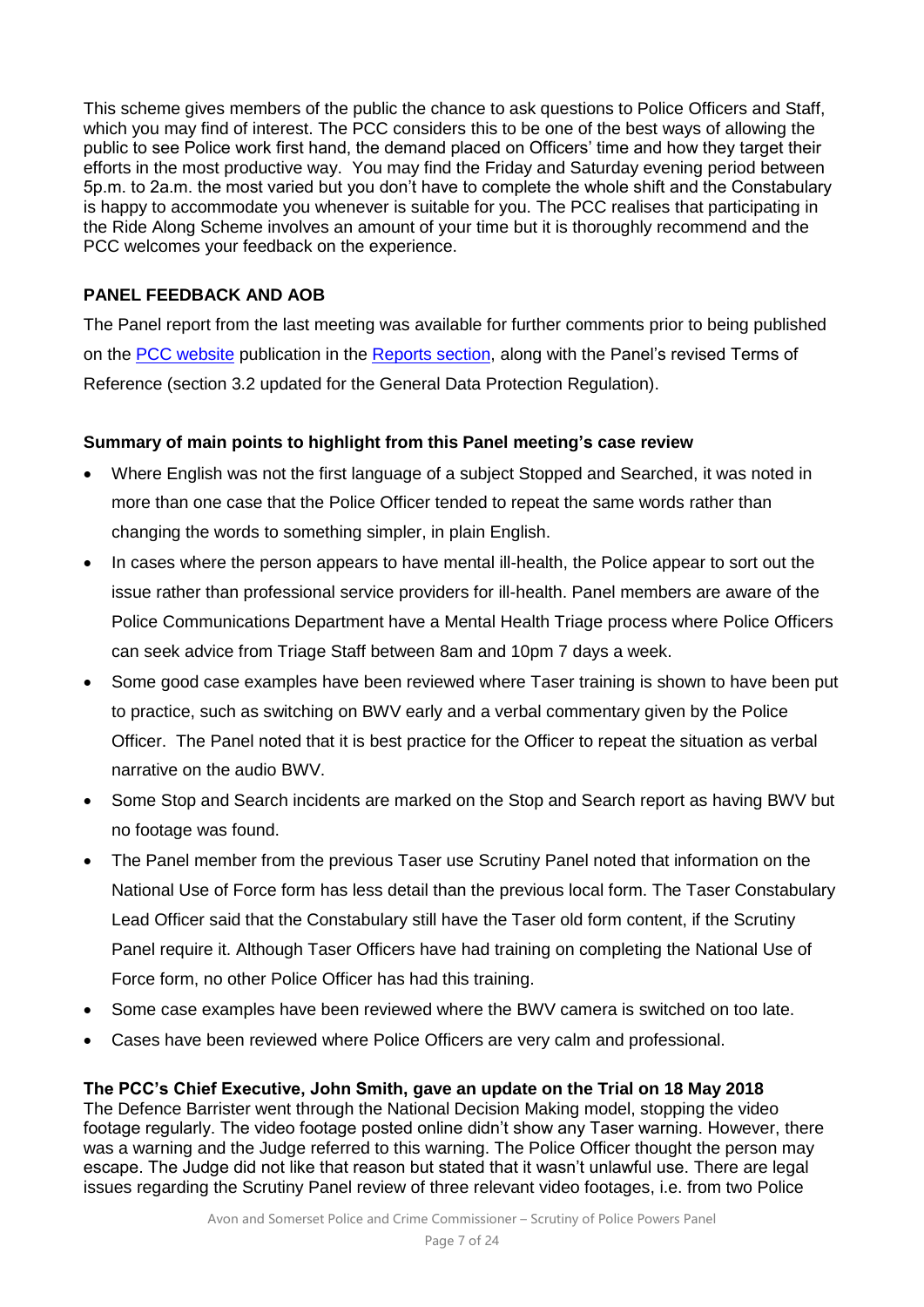Officers and a neighbour's video. The next step is the case to answer for gross misconduct and a Misconduct Hearing. Once the Hearing is over and any appeal then the Scrutiny Panel can look at this Taser incident.

The PCC's statement and also Avon and Somerset Constabulary's statement on 18 May 2018 refer: [https://www.avonandsomerset.police.uk/newsroom/2018/05/outcome-of-trial-following-taser-incident-in-bristol/.](https://www.avonandsomerset.police.uk/newsroom/2018/05/outcome-of-trial-following-taser-incident-in-bristol/)

Panel members have been advised – as is the situation for members of the public – that they can register to attend any public Misconduct Hearing. The relevant Avon and Somerset Police webpage for more information is:

<https://www.avonandsomerset.police.uk/about-us/publication-scheme/our-policies-and-procedures/misconduct-hearings/>

#### **Vice Chairs' report**

The Panel's Acting Chair encourages member comments between meetings on the Vice Chairs' report, responses to Actions and generally.

**The next Panel meeting** is on Wednesday 5 September 2018 at Police HQ, Portishead.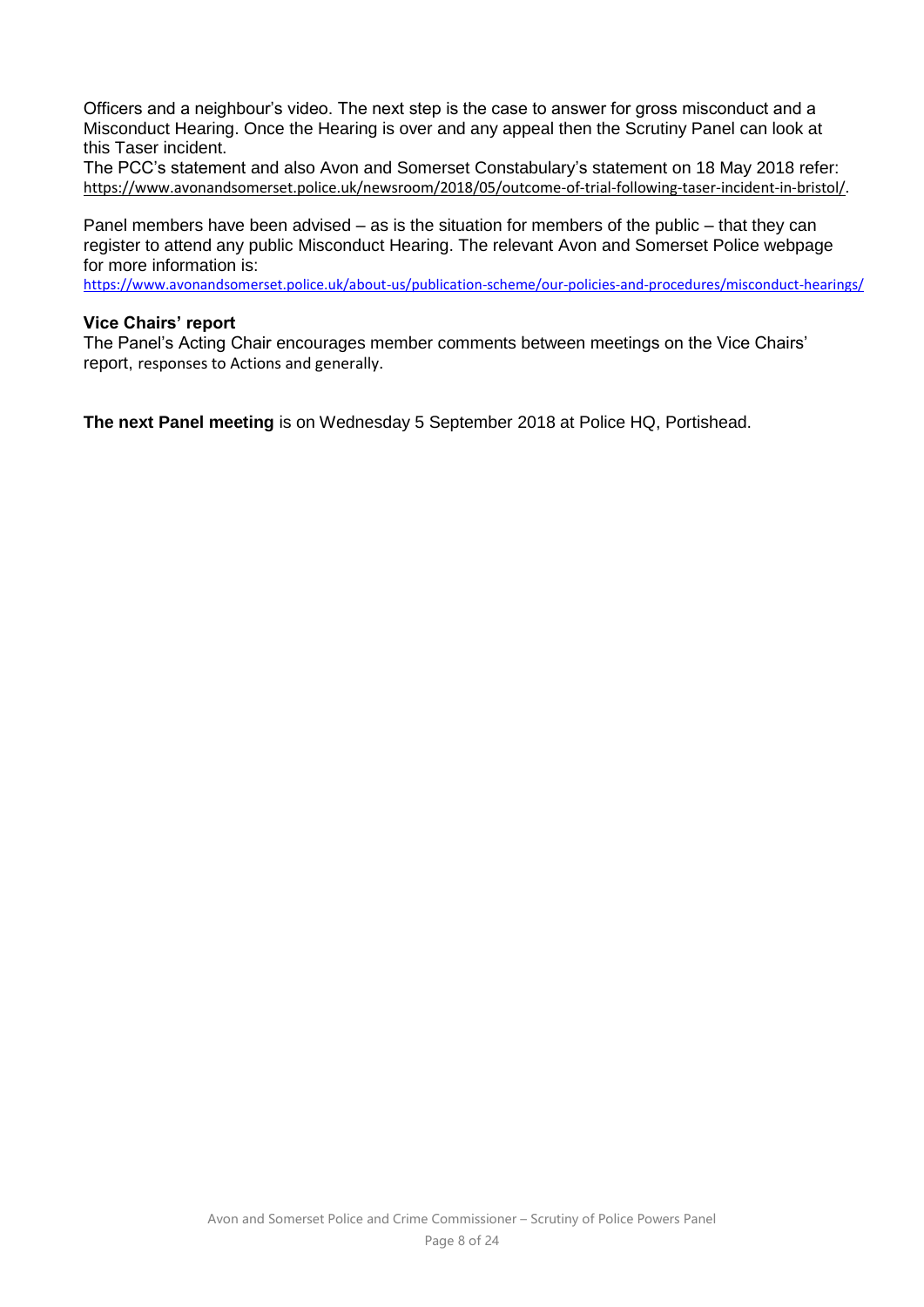### **SUMMARY OF THE REVIEWED CASES**

Police incidents/cases for Taser use and Stop and Search (in the Panel-requested three categories of: an under 16 year old is searched (<16); more than jacket, outer garment and gloves removed (>JOG); the subject is Black, Asian or in an ethnic minority (BME) were randomly selected from body worn video camera (BWV) footage. Panel members reviewed the associated narrative from the Police *Niche* database as well as the BWV footage and the Stop and Search report with narrative on the Officer's grounds for the stop and search. Incidents were selected within the time periods of March, April and May 2018.

# **Case 1: Stop and Search (More than Jacket) – 23/5/2018** – **A person is stopped in his vehicle after the Police Officer sees a speeding vehicle and erratic driving. There is then a smell of cannabis in the vehicle. A lot of cash is found. However, it is a negative outcome as no drugs are found, despite the person admitting to having a Joint in the car previously.**

Overall appropriate Officer grounds given to Stop and Search?: Yes

The Police Officers are respectful, informative, friendly and professional. The Officers have a positive tone and attitude and undertake a thorough search. . However, there is no BWV footage showing that before the search the GOWISELY**\*** acronym items are stated by the Officer.

**\*Note:** The GOWISELY acronym is a reminder to a Police Officer of the information that must be provided (in any order) to a subject when the Officer performs a stop and search.

GOWISELY stands for:

- G: Grounds for the search;
- O: Object the officer is searching for;
- W: Warrant, particularly if the Officer is in plain clothes;
- I: Identification, proof that the Officer is indeed a Police Officer;
- S: Station to which the Officer is attached;
- E: Entitlement, any citizen being searched by a police officer is entitled to copies of all paperwork;
- L: Legislation, the legal power which gives the officer the right to stop and search;

Y: YOU are being detained for the search or for the purpose of… i.e. informing the person in clear terms the purpose and nature of the search.

### **Case 2: Taser fired and Pava spray used – 8/3/2018– A telephone call from the Ambulance Service of a male with violent behaviour and has taken drugs.**

Overall appropriate Officer use of Taser?: Yes.

Police National Computer (PNC) intelligence states previous violence towards Police. The Police Officers attending this difficult situation remain calm, patient and reassuring to the big, strong and aggressive male, also providing good commentary on the BWV footage. However, the Panel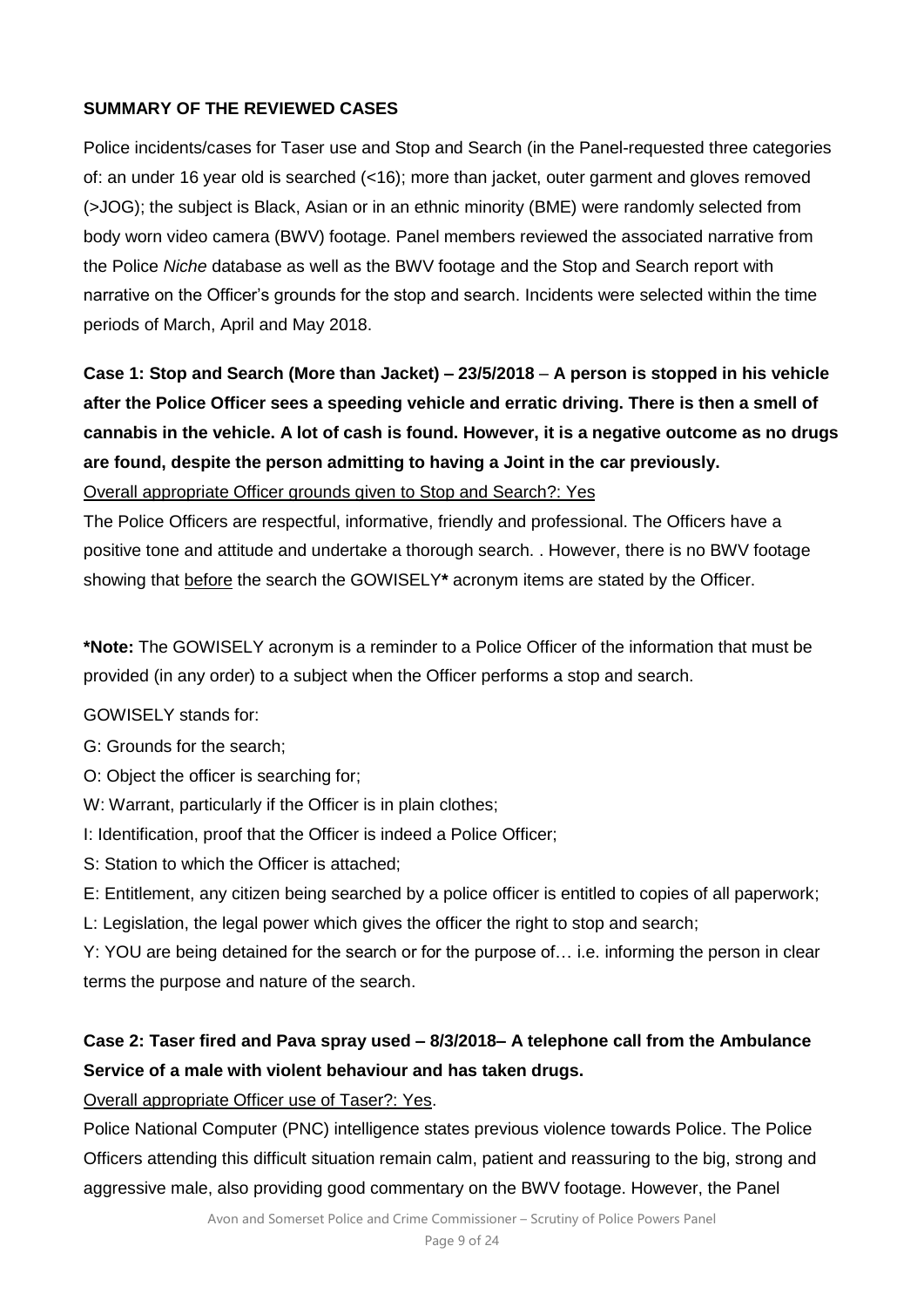members noted that there was little warning before the Taser was fired. Also Pava was sprayed in the male's eyes at the same time as the Taser fire.

Question: What is the procedure after Pava is sprayed? Is fresh air needed by the individual?

# **Case 3: Stop and Search (more than jacket removed) – 3/2/2018 at 5.39a.m. – The Police are acting on intelligence, two males are carrying drugs. There is white powder on the table and a strong smell of cannabis. Positive Outcome: Arrested. Drugs found.**

Overall appropriate Officer grounds given to Stop and Search?: Yes

This is considered to be good use of Stop and Search which is correctly completed and the GOWISELY acronym items are stated by the Officer. The Constable takes a confident and calm lead and the situation is well handled over a long and thorough search.

Three questions answered on the Panel's feedback form:

- 1. Do you think that the use of force was appropriately used in an open, fair and proportionate manner? Yes
- 2. Do you think that the correct decision was made by the Police Officer? Yes
- 3. Do you think that this incident is fair and free from any form of discrimination or bias? Yes

# **Case 4: Taser drawn – 26/3/2018 at 15:49 Radio message to Police Officer that staff reported a male has made knife threats and used threatening words of 'kill you' and threatening language all night. Staff are unsure if any weapon is available to the male. However, the male is likely to be high on 'gas' and sprayed fire extinguisher at other tenants.**

Overall appropriate Officer use of Taser?: Yes, based on the level of threat.

Officers checked PNC before arrival. BWV is also switched on in advance of arriving at the incident location. Police Officers remain calm despite the threat assessment. Thorough Police Officer factfinding from reception staff. The Police Officer makes notes about the male. The Officer draws the Taser on entry. "Taser" advised (warning) by the Police Officer (not fired). The Officer has a nonconfrontational tone and voice, chatty and de-escalating the situation. A well-managed situation with good threat de-escalation.

**Operational question**: the BWV camera was beeping due to a low battery. How long is the BWV camera battery charge? Is there procedural guidance or training to check the BWV camera battery life before a Police shift?

**Operational learning question**: The Panel members thought it would be helpful for the Police Officer to say that the Taser is being put away/re-holstered, to complete the de-escalation. Three questions answered on the Panel's feedback form:

- 1. Do you think that the use of force was appropriately used in an open, fair and proportionate manner? Yes
- 2. Do you think that the correct decision was made by the Police Officer? Yes
- 3. Do you think that this incident is fair and free from any form of discrimination or bias? Yes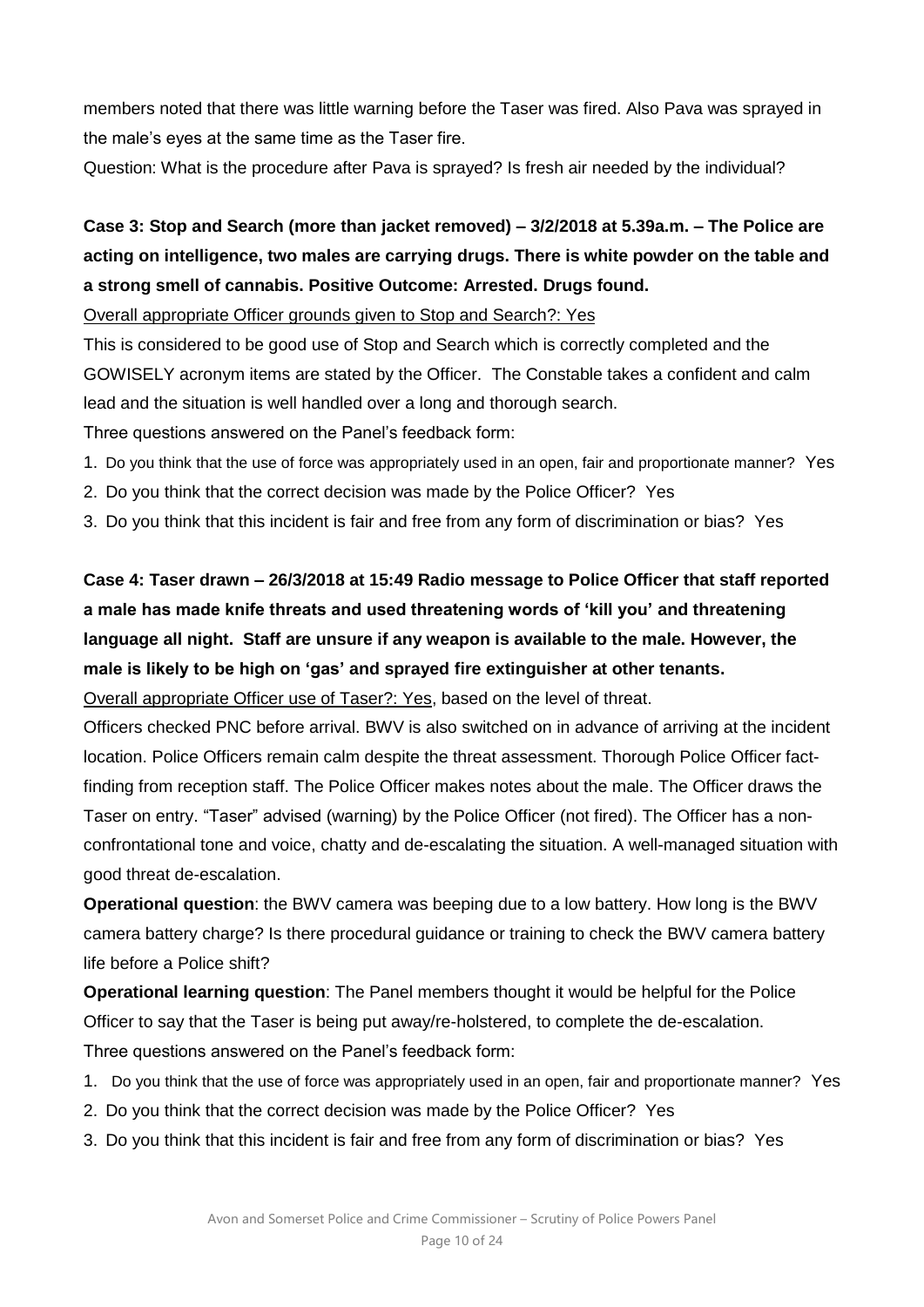### **Case 5: Stop and Search – under 16 – 1/4/2018 – A report of 3 youths, jumping over fences and garages. A baton/axe has been seen.**

Overall appropriate Officer grounds given to Stop and Search?: Yes or Unknown as insufficient information from the BWV.

The Officer remains polite and respectful throughout the encounter. The BWV camera angle of the young people's faces is kept to a minimum. A copy of the search record is offered. However, the BWV camera is switched on late, after the start of the search. No background or Grounds for the search are stated but this may have been before the BWV is switched on. Also, there is no mention by the Officers of the original report issue, i.e. the anti-sociable behaviour of jumping over fences and garages.

**Question:** What is the justification for the Police Officer doing a PNC check? The Police Officer can ask for a person's name and date of birth but the individual doesn't have to answer.

**Question:** What is the procedural guidance for an Officer searching a person's pockets rather than asking the person to pull out their pockets?

# **Case 6: Taser and Stop and Search (BME, under 16) and Taser red dotted – 16/3/2018 7.30pm St. Paul's, Bristol – A call via CCTV link regarding a young black male with a large knife, chasing someone.**

### Overall appropriate Officer use of Taser and Stop and Search?: Yes, the knife justifies the Taser red dotting and the search.

The Police Officers run to stop the young person. Good, strong communication by the Police Officer, who took control of the situation. Very good, clear instructions given by the calm, polite and respectful Police Officer, who explains to the 14 year old boy way he has been stopped, gives the names of the Police Officers, what the Police are looking for and that the person matches the description received. The Police and Criminal Evidence Act (PACE) is also cited, as well as the person's Rights and a copy of the search record is offered. The Officer's communication with the boy is in an age-appropriate manner throughout the incident and the boy is compliant. The Panel members noted that the BWV audio didn't include any "Taser drawn" (not fired) verbal warning prior to the red dotting. However, the Officer says to the boy that he is: "not going to get shot as long as you stay still" and there is a discussion about handcuffs. The Officer also says that he is holstering the Taser. The Officers search the area and nothing is found. The Officer asks the name of the boy who doesn't want to disclose it. This is readily accepted by the Officer. The boy is allowed to go on his way.

**Question**: What is the protocol for allowing a subject to talk on a mobile phone to an unknown person?

**Question**: The boy say that it is someone else, not him. Does he become a witness?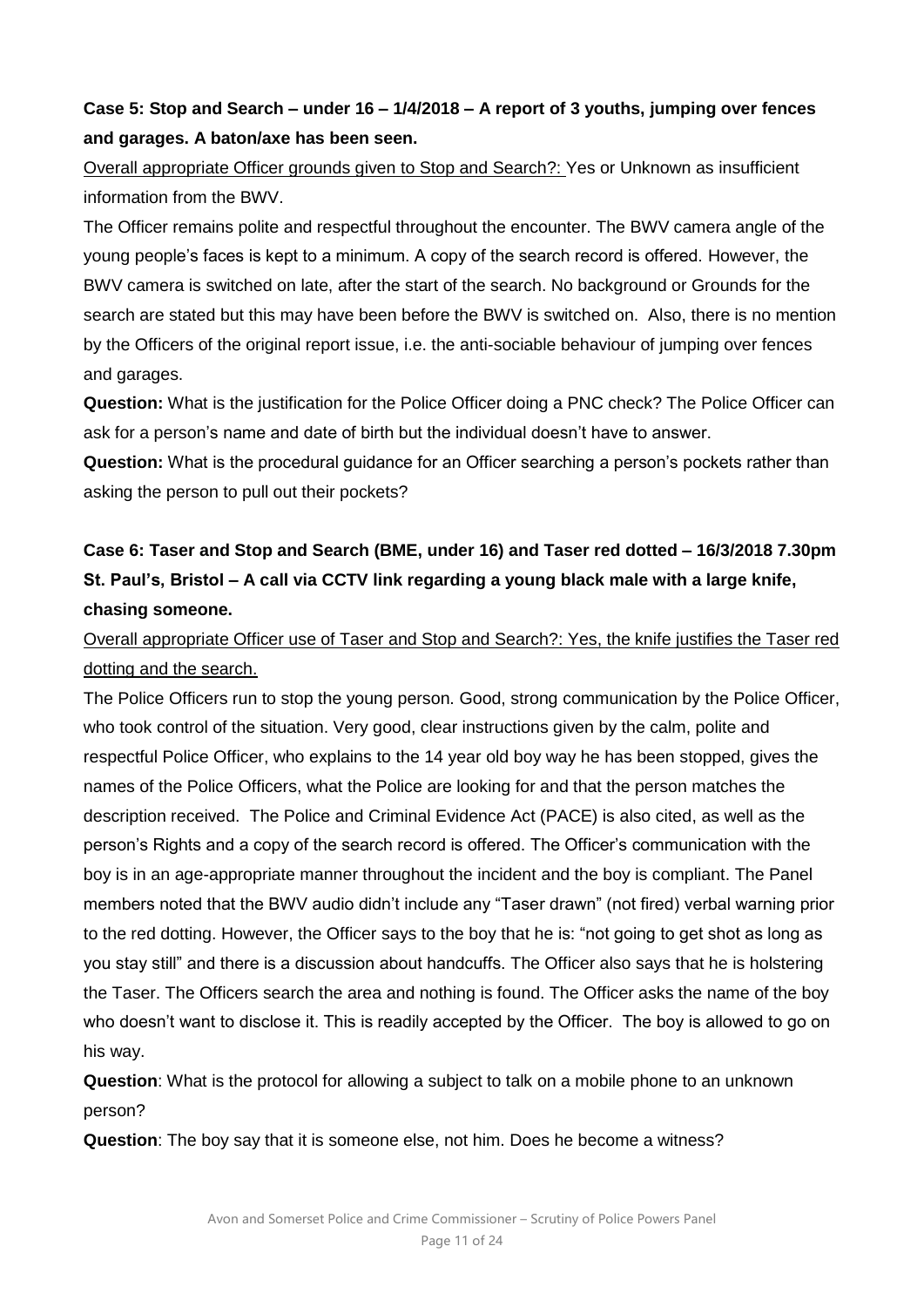### **Case 7: Taser fired – 9/3/2018 at 10pm - A traffic persuit.**

Overall appropriate Officer use of Taser?: No or Unknown, as uncertain from BWV when the Officers are made aware of the firearms link. However, it is appropriate use if the firearms link is known prior to the Taser deployment.

There is good communication, including the Officer asking if there is anything that may harm the Officer and that the Police encounter is being recorded. The person is initially compliant but then appeared to resist. However, a Taser warning is given, there are multiple red-dotting (which are good) before the Taser is fired at the aggressive male who is verbally abusive, when out of his car after the vehicle pursuit. Both sides are very angry. The Officer says "Do as you are told!". Panel concerns are that the Taser is fired whilst the person is lying face down and that the Officer's instructions could be clearer. There is an instruction to "Get Down" and the person goes down to his knee. It is not clear as to the meaning "Lie Down". Get Down does not mean Lie Down. The Officer puts his hand on the suspect to lead to handcuffing him.

**Question:** Is it appropriate to fire the Taser or rather to restrain the male in another way?

### **Case 8: Taser fired – 26/4/2018 at 2:53pm - A male with a needle/syringe of blood, looking into a Council building, threatening people.**

#### Overall appropriate Officer use of Taser?: Yes

Good use of BWV, good intelligence-gathering, planning and preparation before the Officer calmly and patiently engages with the suspect. The Officer asks the male to try to calm down and also mentions the Taser. The Officer gives time and space to the male and has good dialogue and solutions are offered prior to taking actions, including good attempts to de-escalate the situation. The Taser is fired through a door (tactically used well) and although the subject is not hit by the Taser barbs, he drops the syringe and comes away quietly. However, although the Officer has time to give a commentary (for the BWV) this isn't done and may have been useful. Also, the Taser warning is given after the Taser is fired.

**Case 9: Taser fired – 30/4/2018 at 10.24pm - A male is reported to be in distress and screaming out. The caller to the Police is afraid to approach the person. The person is injured and refusing ambulance assistance. Possibly agitated due to a head injury. Effecting the dog. Medical conditions are unknown but mental health issues are known.**

Overall appropriate Officer use of Taser?: Unknown as initially a poor BWV camera angle, preventing a view of the situation.

Good pre-briefing before the Officers enter the flat and good Officer communication, trying to persuade the vulnerable male to cooperate. However, the situation seems to escalate when the Officer touched the person. There is quite a crowd of Officers but this is possibly necessary due to the level of agitation. Unsure why the person needs to be forcibly handcuffed.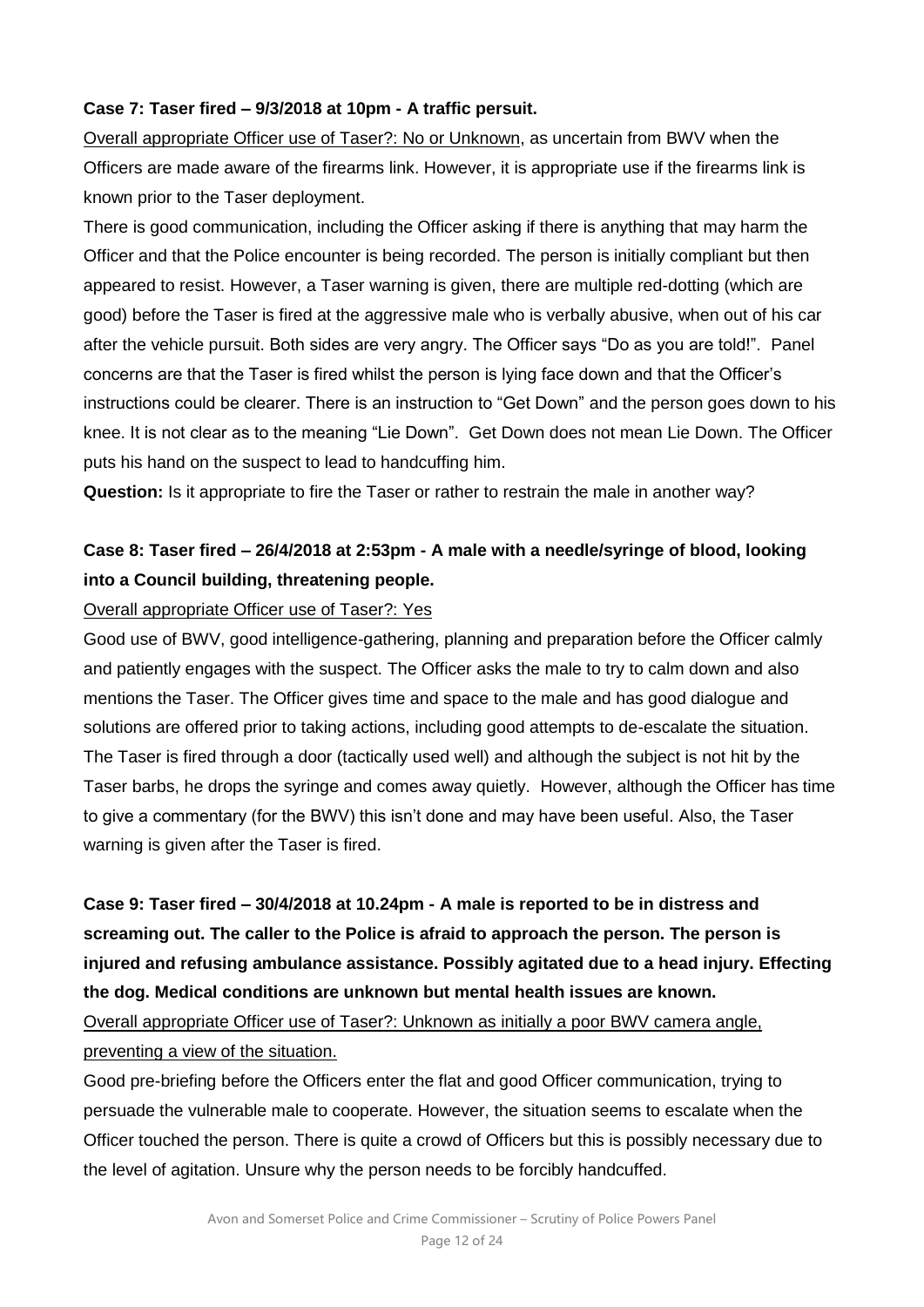# **Question:** Is the use of Taser on an animal covered in Taser Training?

It is noted by the Panel that the College of Policing Authorised Professional Practice on Conducted Energy Devises (Taser) includes:

*The term 'use' includes any of the following actions carried out in an operational setting: firing a device so that the probes are discharged at a subject or animal.*

Noted: There is no information on the use of Taser on animals in the current Avon and Somerset (local) Taser Procedural Guidance.

**Question:** Could any other multi-agency/ partnership Mental Health resources have been used to manage this situation?

### **Case 10: Stop and Search – more than Jacket removed – 1/2/2018 at 6pm – A male is running from the Police with no reason and is a suspected drug dealer.**

Overall appropriate Officer grounds given to Stop and Search?: Unknown as inconclusive. The person is chased and caught by plain-clothed Police Officers and this should have been explained, although it is not clear if it was said because the BWV is switched on later. At this point the Officer advises the person that BWV is being used. The person is taken to a Police Station to be strip-searched. There is no further information and no evidence of GOWISELY acronym used. A poor quality report.

### **Case 11: Stop and Search – BME – 8/2/2018 – Suspected drug dealing in a car.**

Overall appropriate Officer grounds given to Stop and Search?: Yes. A positive outcome. Good Police Officer communication from the start, with a good rapour, tone and demeanour. The GOWISELY acronym is used well and in advance, including highlighting the use of BWV. A record of the search is also given to the subject. The car is searched and drugs are found. This Stop and Search encounter is very well done. **Compliments from the Panel to the female Police Officer**. Good BWV. However, only one Officer used BWV. Therefore, the Constabulary need to continue to re-inforce switching on BWV cameras.

**Case 12: Stop and Search (search of a property) – BME – 1/2/2018 at 2pm (section 23 Police and Criminal Evidence Act (PACE), Misuse of drugs Act). A call to the Police from a member of the public of a person attempting to get into a property. There is known history, including past threatening behaviour. The person has been previously stopped and searched.**

Overall appropriate Officer grounds given to Stop and Search?: Yes.

The Stop and Search GOWISELY items are explained and the search is considered justified. It is calmly and professional conducted. However, see comment below. Also, the BWV is poorly angled and only one out of three Officers have switched on their BWV camera.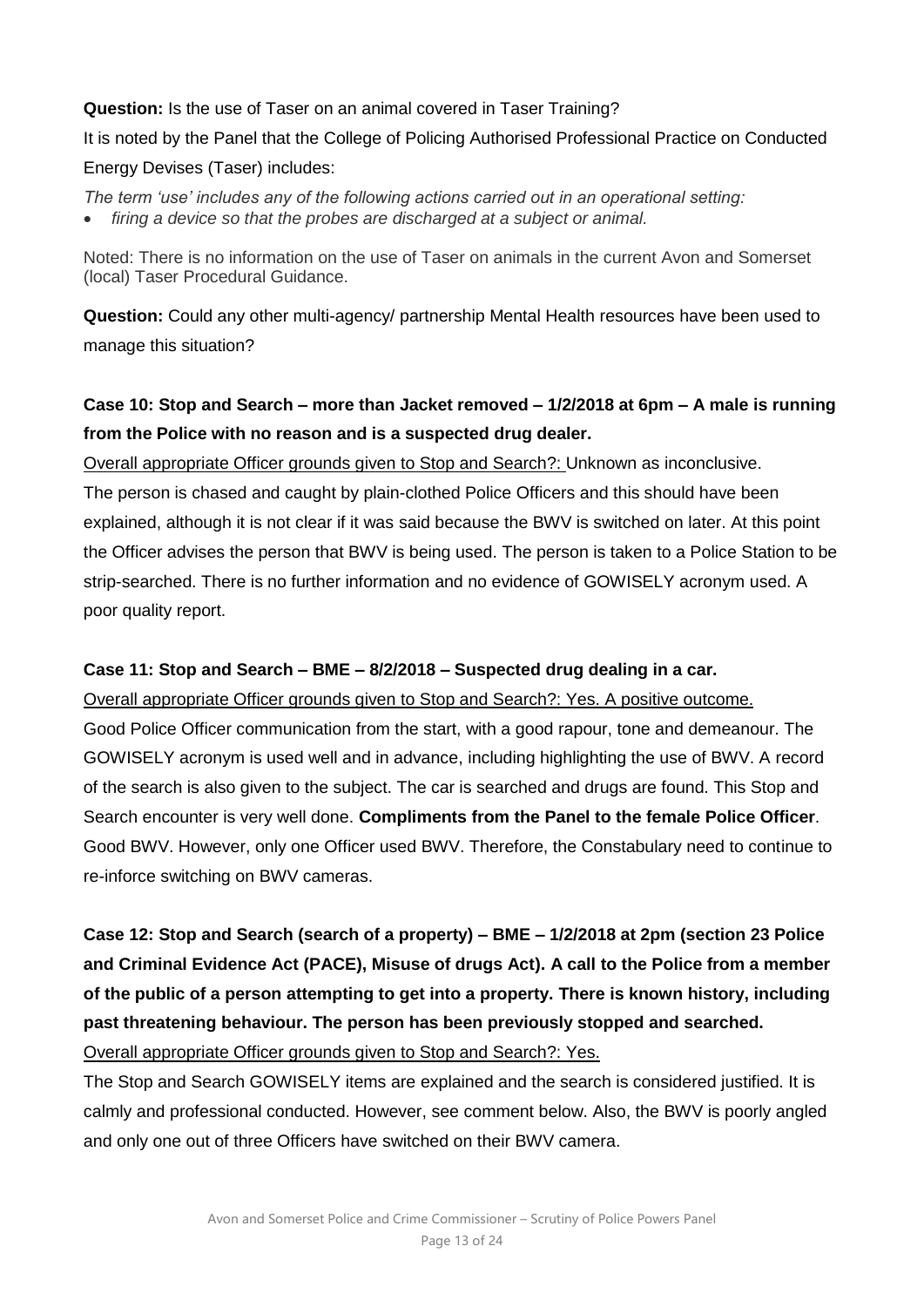**Operational/Organisational Learning comment:** The Police Officer answer to the suspect's question "Is it because we are black?" should be more appropriate and professional than responding with "Don't go pulling the racism card". Perhaps a simple "No" would be a better answer.

**Question:** Is there any Police Officer training covering the angle of a BWV camera? Case 6 above provides an example of an Officer refusing to give any details to passers-by.

# **Case 13: Taser fired – 1/5/2018 at 10.12am - Police called to report that a man is trying to kill himself by posting "goodbye" on Facebook. The man has a knife.**

### Overall appropriate Officer use of Taser?: Yes

Police Officers are very calm and speak to the man for a long time and give the man numerous opportunities to hand the knife over to the Police Officers. Officers give good, clear instructions to the man and show real concern and empathy for the man's wellbeing, to prevent self-harm. This has no effect. As a last resort and after a warning, the Taser is fired in the person's house.

**Case 14: Taser fired – 16/5/2018 at 1.04am - Threats by a male to a Police Officer and threat to kill former partner and himself. He has a Restraining Order. He says he's "tooled up" and has a stab vest. Says he will slit his throat so Officers need not bother with Tasers. Says he has a grenade and will use it.** 

Overall appropriate Officer use of Taser?: Yes

Police Officers are calm and in control. There is no other course of action for Officers to take. Actioned well, promptly, appropriately and efficiently.

### **Case 15: Taser fired – 19/5/2018 at 8.40pm - A female patient, covered in blood, is taken to Hospital by the Police. The female is known to self-harm.**

Overall appropriate Officer use of Taser?: Yes, justified use, to prevent self-harm.

Officers leave the Hospital but are called back by Hospital staff. Officers are considered to do very well, trying to talk to and reason with the female. All Officers are concerned about the female's welfare and the Officers behaved with the female's best interests in mind The Taser Officer gives all the appropriate warnings. A blade is found.

### **Case 16: 21/2/2018 - No Panel feedback.**

# **Case 17: Stop and Search – under 16 & BME – 23/3/2018 at 4.07pm - Students are threatening to fight and two may have knives. Two schools are involved.**

Overall appropriate Officer grounds given to Stop and Search?: Yes, although a negative search.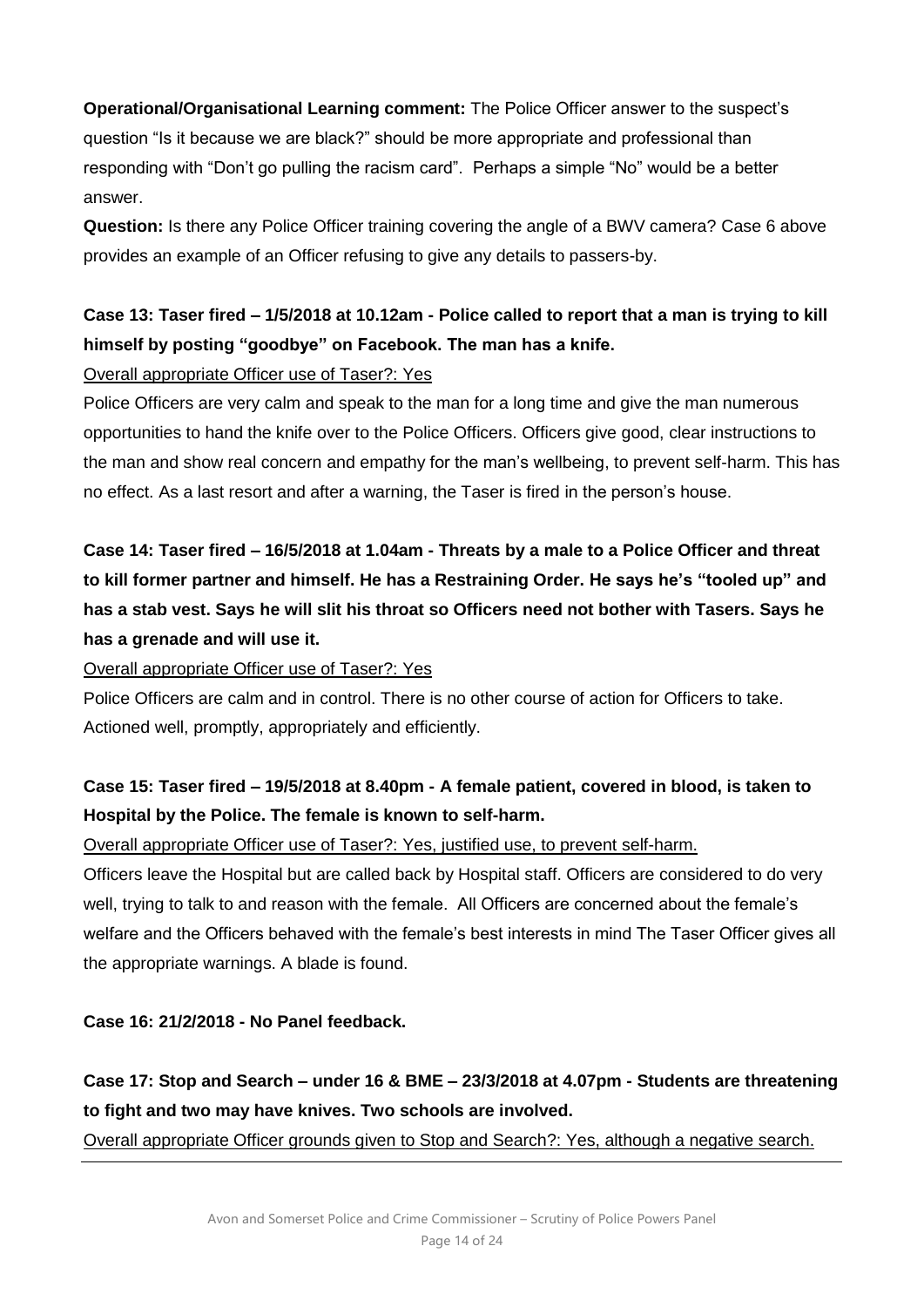Compliments to the Officer who is courteous and the tone of voice is brilliant. The Stop and Search is well explained (GOWISELY), with a good explanation of Rights and a receipt is also offered.

### **Case 18: No Panel feedback.**

### **Case 19: No Panel feedback.**

# **Case 20: Stop and Search – under 16 & BME – 26/3/2018 at 8.04pm - Intelligence states that drug taking and dealing is in this area.**

Overall appropriate Officer grounds given to Stop and Search?: Opposite views by Panel members. Yes, intelligence-led search, well explained, but lack of reason.

Yes, just about fustifiable, but rather tenuous.

No, not enough reason to Stop and Search and concern that race played a factor in the Stop and Search.

A black male is stopped. Concern that there is a lack of detail for the reason for the Stop Search. It is not clear whether the male was loitering around or whether he was stopped and passing by. There is little evidence of the former. "We know why you're here" comment. Why is this funny? "See my friend". The search has a negative outcome.

# **Case 21: Taser fired – 28/5/2018 at 7.16pm - An informant reports that his son is threatening to self-harm and to kill himself.**

Overall appropriate Officer use of Taser?: Unknown, not enough BWV footage to assess and switched on at a very late stage.

BWV switched on late, as the Taser is fired. Shields are visible but not enough BWV footage to assess whether or not the use is reasonable and appropriate.

# **Case 22: Taser red dotted – 2/4/2018 at 3.27am Bristol - Report of a suicidal male, holding a knife to his throat.**

### Overall appropriate Officer use of Taser?: Yes

This incident is managed in a timely way, within 6 minutes, although the Police Officers give lots of time for the friend/family member to reason with the man. From the start, Police Officers are concerned for the subject's welfare and all Officers' actions are focussed on the person's wellbeing. At least 2 warnings were given by the Taser Officers and the Officers remained calm. The Taser was drawn and the red dot used effectively to de-escalate the situation. The Police Officers drew back when the male became agitated. 3 Taser Officers attended the scene and no Tasers were fired. A well-handled incident involving a vulnerable person with mental illhealth, in crisis, with blood on his hands and head from head-butting the door-frame. Compliments to the Police Officers. The only negative point is the BWV and audio, being generally poor.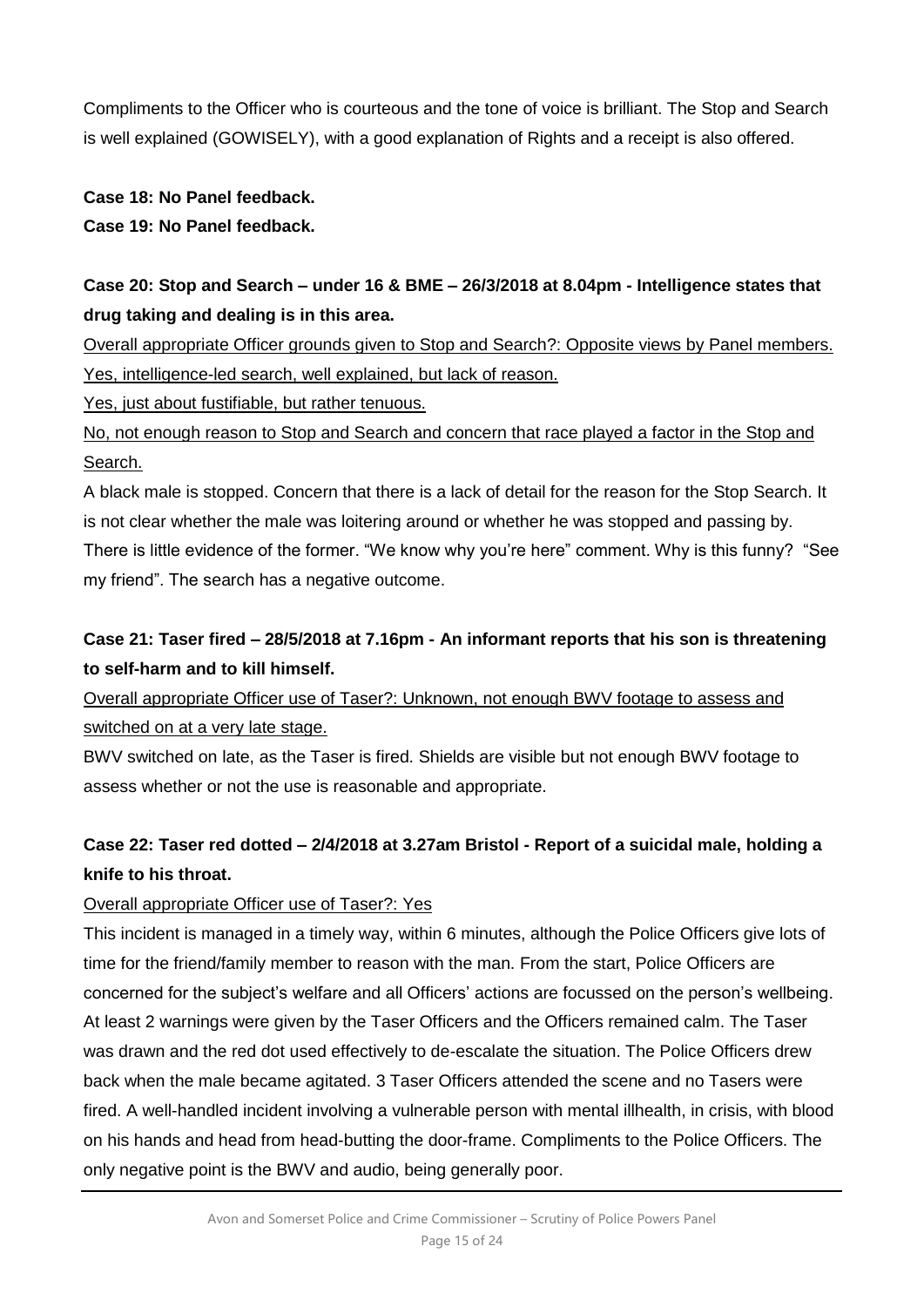# **Case 23: Stop and Search – BME – 25/3/2018 at 7.55pm - An Automatic Number Plate Recognition (ANPR) intelligence-led, drugs marker stop of the vehicle (Search under section 23 Police and Criminal Evidence Act (PACE), Misuse of drugs Act).**

# Overall appropriate Officer grounds given to Stop and Search?: Yes. A positive outcome (drugs found).

Good use of Stop and Search. The suspect admitted that he was going to sell the drugs. The Police Officer said "What do you do for a living?" and the suspect replied "Sell drugs". The vehicle smelt of drugs. Cash counted. The search is timely, within 5 minutes of stopping the vehicle. The Officers are courteous throughout the encounter.

# **Case 24: Stop and Search Bristol – under 16 – (section 1 of PACE) A member of the public reports that 3 males have been seen running across the park, looking over their shoulder.**  Overall appropriate Officer grounds given to Stop and Search?:

Unknown as no BWV, despite the Stop and Search report saying that there is BWV footage of this incident.

# **Case 25: Stop and Search – female under 16 – 21/5/2018 at 6:04pm. Report by off-duty Police Officer of 3 young people fighting and attempted theft from a shop.**

### Overall appropriate Officer grounds given to Stop and Search?: Yes.

The Police Officer is calm and gentle with the young girl and takes time to speak with and listen to this girl in order to gather information. The girl admits the attempted theft on BWV and under caution. She said she "took it for that boy over there". The Police Officer charges the girl with a section 5 Public Order Act offence. However, there is no search visible on the BWV footage, of the girl or the boy.

The Grounds on the Stop and Search report for this case reference states that it is a 15 year old male and a member of the public reports to the Police that they have witnessed a male take a knuckle duster from the pocket of an offender being detained by off-duty Police Officer. This doesn't match the notes for the case.

**Case 26: Stop and Search – more than Jacket removed – 11/5/2018 at 4.12pm in Bristol. A white male is fidgeting in his car, the car is coughing and spluttering and this driver fails to stop his vehicle when requested by the Police. (Search under section 23 Police and Criminal Evidence Act (PACE), Misuse of drugs Act). The black male in the car is also searched.** Overall appropriate Officer grounds given to Stop and Search?: Yes, entirely appropriate.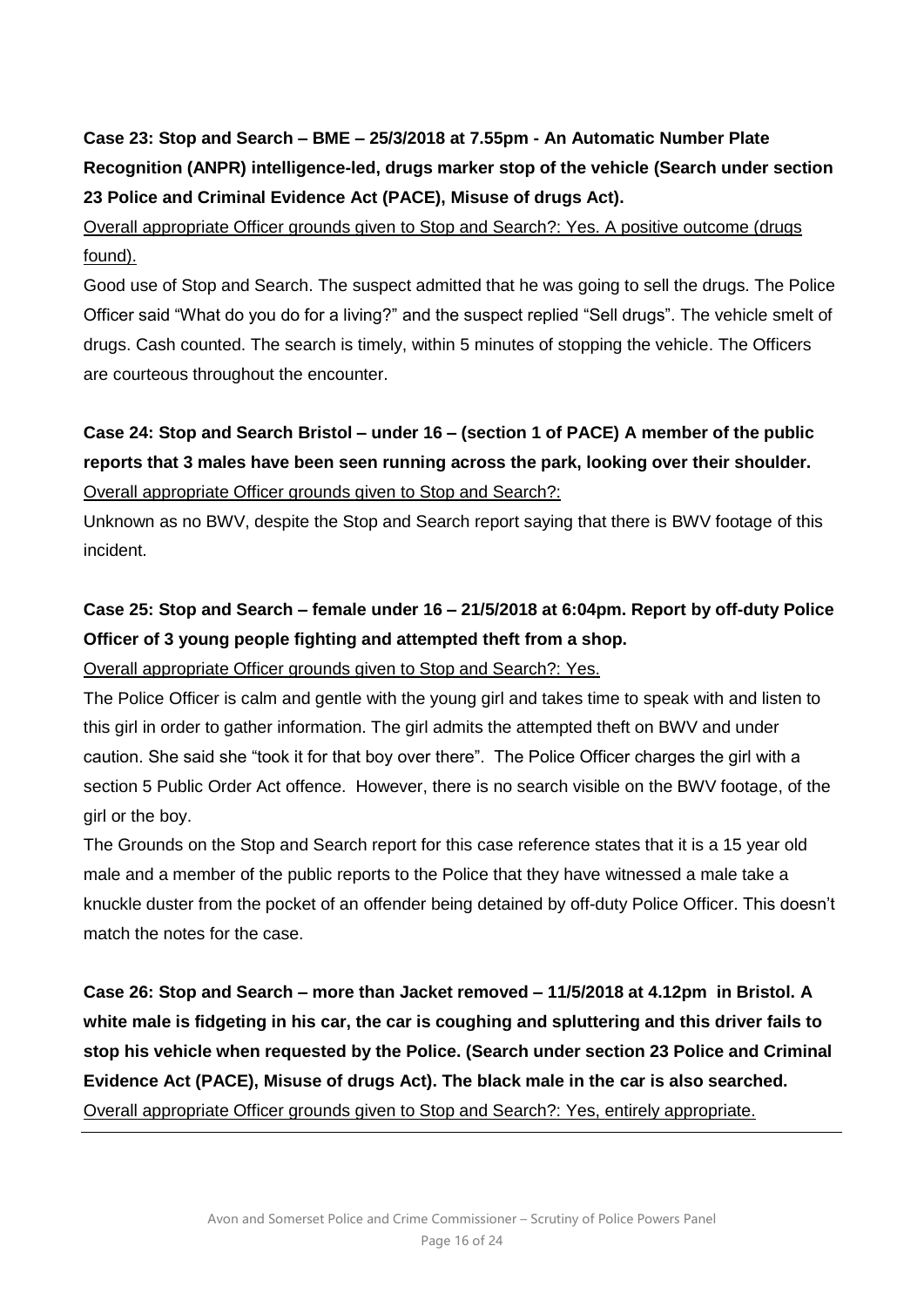The Police Officer is very courteous, explaining what is being searched for, the person's Rights – that they are entitled to a copy of the search record, that the encounter is being recorded (BWV) and why a strip search is necessary at the Police Station. Good Officer engagement. The outcome is a warning about cannabis, the male is reported for Road Traffic Offences and no Car Insurance. The vehicle is seized.

# **Case 27: Taser - red dotted, angle stun and fired – 24/4/2018 at 12:57 - A Care Home report that a male resident has assaulted a Carer. It is the first night in adult case after residing at a child care home.**

### Overall appropriate Officer use of Taser?: Yes. Prompt and appropriate intervention to prevent selfharm.

The main Police Officer provides good verbal narration and describes, in advance on the BWV, what he is attending and this is a great introduction by the Officer, who is setting the scene. The Officer asks Care Staff if there are any mental health issues. The Police are aware that the 17 year old male self-harms and may also assault Police Officers. The male has damaged his own property. The Officers are very calm during the time when the male is not listening and is agitated as well as throughout the encounter. The male is banging his forehead against the inner door frame. The Officers show genuine concern and with words, stop the male from self-harming. Taser is fired and also used in angle-stun mode. The male is lying on the floor and then starts spitting, is warned that a spit and bite guard will be used if he doesn't stop spitting. The main Police Officer handcuffs the male and also puts the Spit and Bite Guard over the male's head because the male continues to spit. The Officer said that he will "pop this over your head. I'm worried that you'll bite us". The Officer remains calm throughout. The situation de-escalates and the male is now calm and says "I'm really sorry". The Officer explains that the male is being arrested as he "kicked out at us". The Officer says "Stay calm while you talk to us" and mentions "bleeding head" and "You're not in trouble at the moment".

This case is a good example of where the Taser Training is put into best practice. The situation is all under control after just 8 minutes.

The Panel members highlight the genuine concern by the Officers for this 19 year old male. The Officers are completely in control of the situation and calmed everything down. The male is dearrested.

The Panel members were advised from the Police data held in Niche that the Social Care Home asked for a review of the Police attendance and the Constabulary's Professional Standards Department are assessing the case.

Compliments from the Panel sub-group to Officer 838 J. LEE for a very good job. A brilliant, Professional Officer – commended for a very well handled incident with a vulnerable person. A good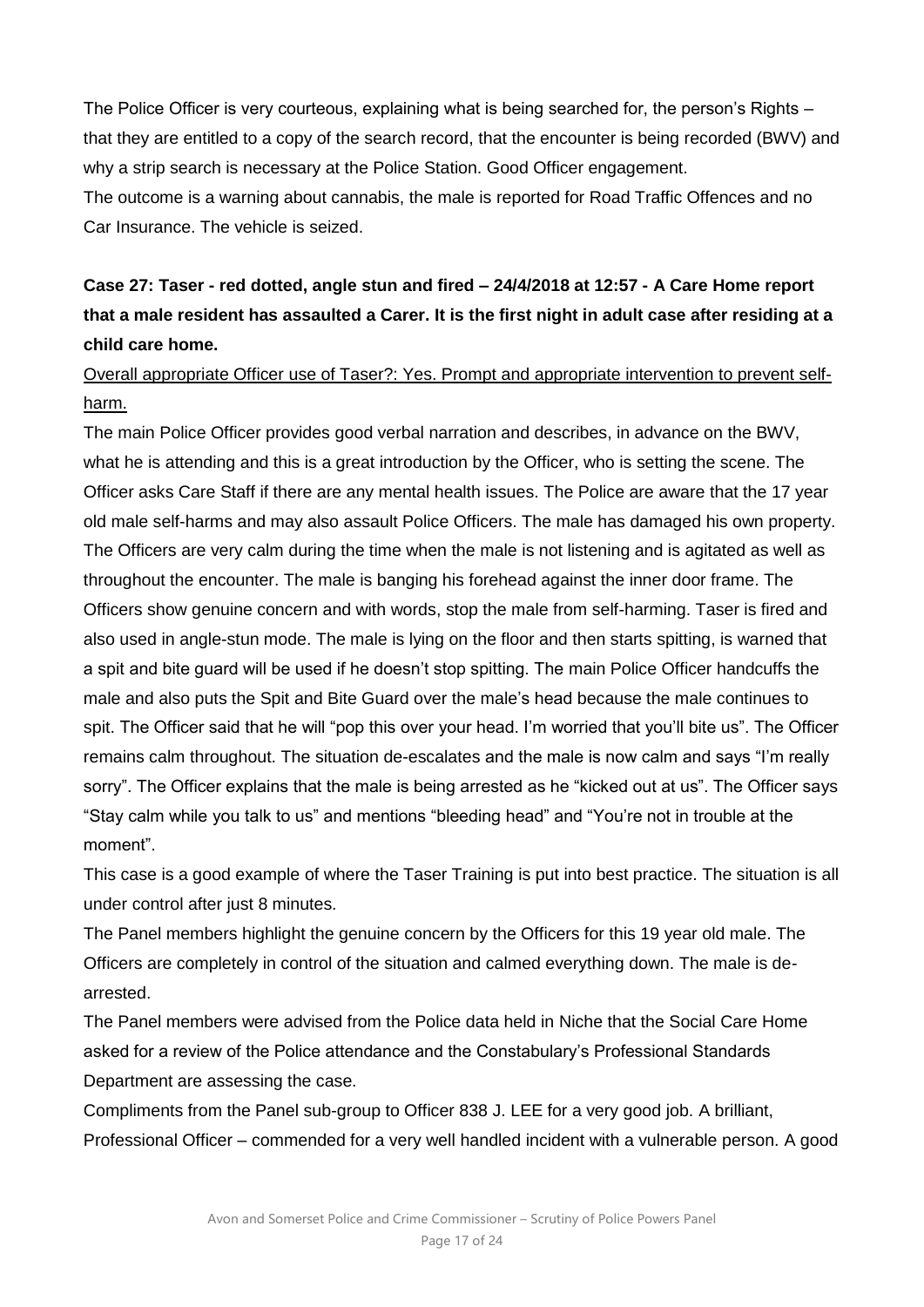example of the National Decision Making model put into practice. The Officer continues to keep thinking out loud throughout the incident.

# **Case 28: Stop and Search – BME – 29/3/2018 at 4.37am - Police called by the owner of a building that a male is throwing bottles at a window, one bottle is being held at the neck and presented as a weapon. The male is also swinging around a piece of wood. The suspicion is that the person is in possession of other weapons.**

### Overall appropriate Officer grounds given to Stop and Search?: Yes, although no additional weapons are found.

Under the circumstances there is reasonable intervention by Police Officers (on the basis of the limited BWV evidence available). There is no BWV footage by the Officers who performed the search. One Panel member felt that the Officer dealing has a harsh tone of voice, is too loud (shouting) and is also too argumentative. The male is not arrested but asked to leave the location. It is a civil dispute over money for the allegation of no service and the male is advised to speak to a Solicitor.

# **Case 29: Taser fired – 14/4/2018 at 4.12pm Bristol - A report of a male holding an axe and hitting himself with the axe.**

# Overall appropriate Officer use of Taser?: Yes. To prevent self-harm and to protect the public. A positive outcome.

One Officer is working very appropriately and deals with the situation very well. The male is distressed and at risk of self-harm. The Officer speaks with the male and tells him why he is being arrested - for being in possession of an offensive weapon in a public place. The Taser is fired but the male still stands - it has no effect. The positive outcome is a charge to court for possession of a bladed item.

# **Case 30: Stop and Search– BME – 13/4/2018 at 3.08pm Bristol (Section 23 Police and Criminal Evidence Act (PACE), Misuse of drugs Act). Police are patrolling a car park specifically as a response to a hot spot area where local residents have reported ongoing drug dealing in the car park.**

### Overall appropriate Officer grounds given to Stop and Search?: Yes.

A straightforward Stop and Search. The grounds and all items of the GOWISELY acronym are explained by the Police Officer to the suspect. There is a smell of cannabis. The male is handcuffed behind his back for the search. The detained person explains the carrying of a screwdriver, i.e. he demonstrates the seat adjustment to his bike. However, the Officer gives him a warning.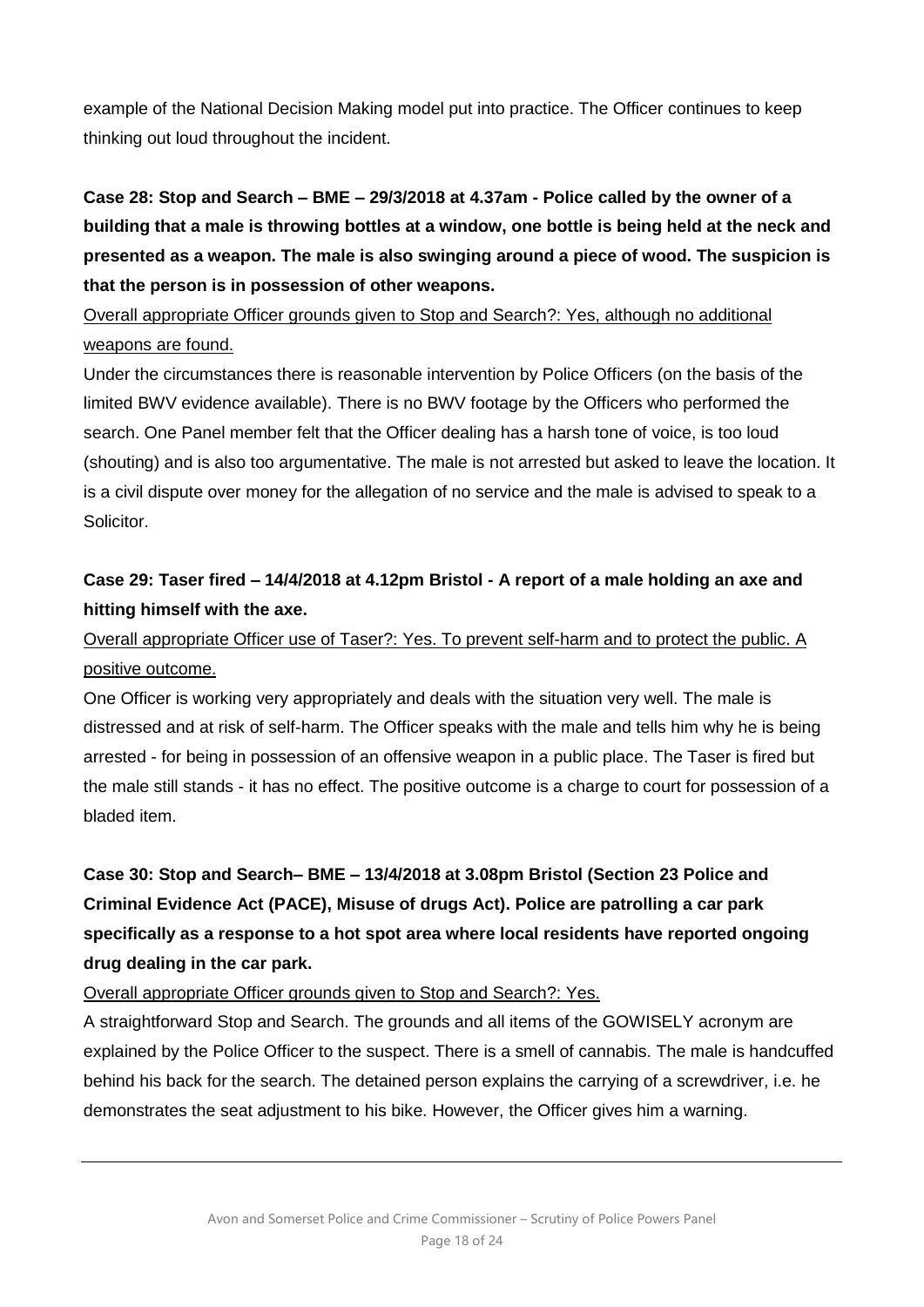**Case 31: Stop and Search– BME – 29/4/2018 at 3.20am Weston super Mare Town Centre (Section 23 Police and Criminal Evidence Act (PACE), Misuse of drugs Act). A male is acting suspiciously during Operation Adjudicate (drugs prevention). CCTV operators view and observe the male making several exchanges. There is a suspicion of dealing Class 'A' drugs.**  Overall appropriate Officer grounds given to Stop and Search?: Yes. However, a negative outcome.

The male matches the description given, is detained for the search and asked to take his hands out of his pockets. The Officer explains the grounds for the Stop and Search and repeats the same narrative several times. English is not the male's first language but he seems to have good English. The male is handcuffed to the front and moved away from the public area to a more private part of the street, for a bit of dignity. There is good Officer conversation throughout the search on BWV. The subect is told about the BWV recording. Whilst being searched, the male won't speak to another Officer. The male is asked his name. He becomes more agitated (although this was not apparent to one Panel member) and less cooperative as the search went on. The Officer conducting the initial search is fair and courteous.

The Police records state that a strip search of the male takes place at the Police Station near M5 Junction 21 and the male is given a lift back to the Town Centre. Nothing is found.

As the search proves negative, the Panel members are unsure if the Officer makes the correct decision in this case.

**Question:** After viewing and monitoring the male on CCTV, making exchanges, why isn't the male immediately taken directly to the Police Station to be searched?

**Question:** Why is the subject handcuffed prior to the initial on-street stop and search? The detainee is not being disruptive and the search is for drugs and not weapons.

**Question:** If the detained person does not have English as their first language, wouldn't it be better for the subject if they do not appear to understand the Officer that the Officer uses different words to explain the situation, rather the repeating the same words?

# **Case 32: Stop and Search– White – 29/4/2018 at 2.35pm Taunton (Section 1 Police and Criminal Evidence Act (PACE), stolen property and articles for going equipped. A report of a male (height and clothing described) breaking into a car and smashed the window of a SUV. Possibly intoxicated. Carrying a tool.**

Overall appropriate Officer grounds given to Stop and Search?: Yes. However, a negative outcome. The male matches the description. The Officer knows the male and there is a good rapour and good communication and engagement. The subject is totally compliant and empties his pockets and asked if he is going to be searched before the Officer starts the stop and search. A routine stop and search, justified and with no issues. It is kept brief and it is calm and friendly throughout the process. The noise of the wind makes the BWV audio very poor.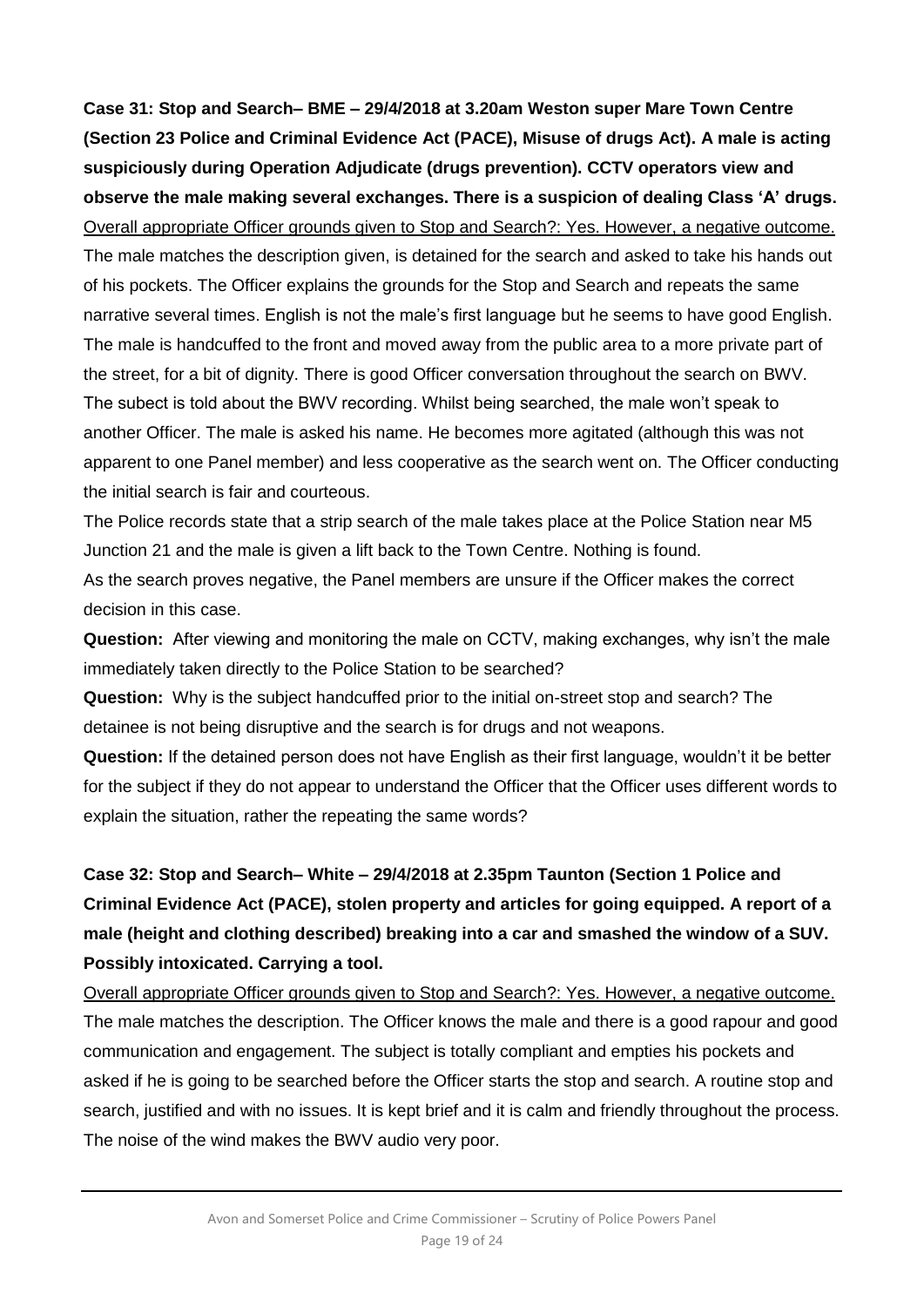# **Case 33: Stop and Search – White - 25/4/2018 at 11.20am Weston super Mare. A report of a male going in to a shop with a crowbar.**

Overall appropriate Officer grounds given to Stop and Search?: Yes.

The male says he has a crowbar and is compliant but in control. He has his hands in his pockets and continues to eat throughout the encounter.

**Question:** Given that the suspect had an offensive weapon – a crowbar – openly on display, why was he not handcuffed?

**See Action 1.6 above:** Is there any data analysis for Stop and Search where hand-cuffs are used, broken down by ethnicity?

### **Case 34: Taser fired – 1/4/2018 at 9.26pm Bristol. A response to a domestic assault.**

### Overall appropriate Officer use of Taser?: Yes.

The male resists being handcuffed whilst being arrested and was further arrested for resisting arrest. The Officer gives the subject plenty of opportunity to calm down. He remains agitated and confrontational. The male suddenly steps back into his flat and tries to close the front door on the Officers in the stairwell. The male also sprays a gas at the Police Officers. Taser is fired and is very accurate in hitting the male in the narrow doorway space.

*Police response:*

As I was unable to attend the last panel meeting, I would like to thank C/Inspector Chris Jennings for attending on my behalf, and to the panel for welcoming him.

I can see from the notes that the presentations around Spit/Bite guard and Taser were well received. This is pleasing as I am aware the panel wanted to explore these particular areas in more detail.

In addition to this I am extremely pleased to see the number of stop searches captured on Body Worn Camera continue to increase month on month. I feel the panel have had a real influence over this and assisted in improving our performance in this area.

There were a number of questions raised through the feedback sheets. I will look to address these areas through this response where possible.

**Case 1** – I have noted the positive feedback regarding the officers, but also around the perceived lack of the use of GOWISELY. There are 2 x videos in relation to this incident and I can reassure the panel that the initial footage shows officers completing GOWISELY prior to the search being completed.

**Case 2** – Positive feedback from the panel noted around the officer's actions, however, also noted the panel mention that there was little notice before Taser was fired. Having viewed the footage, the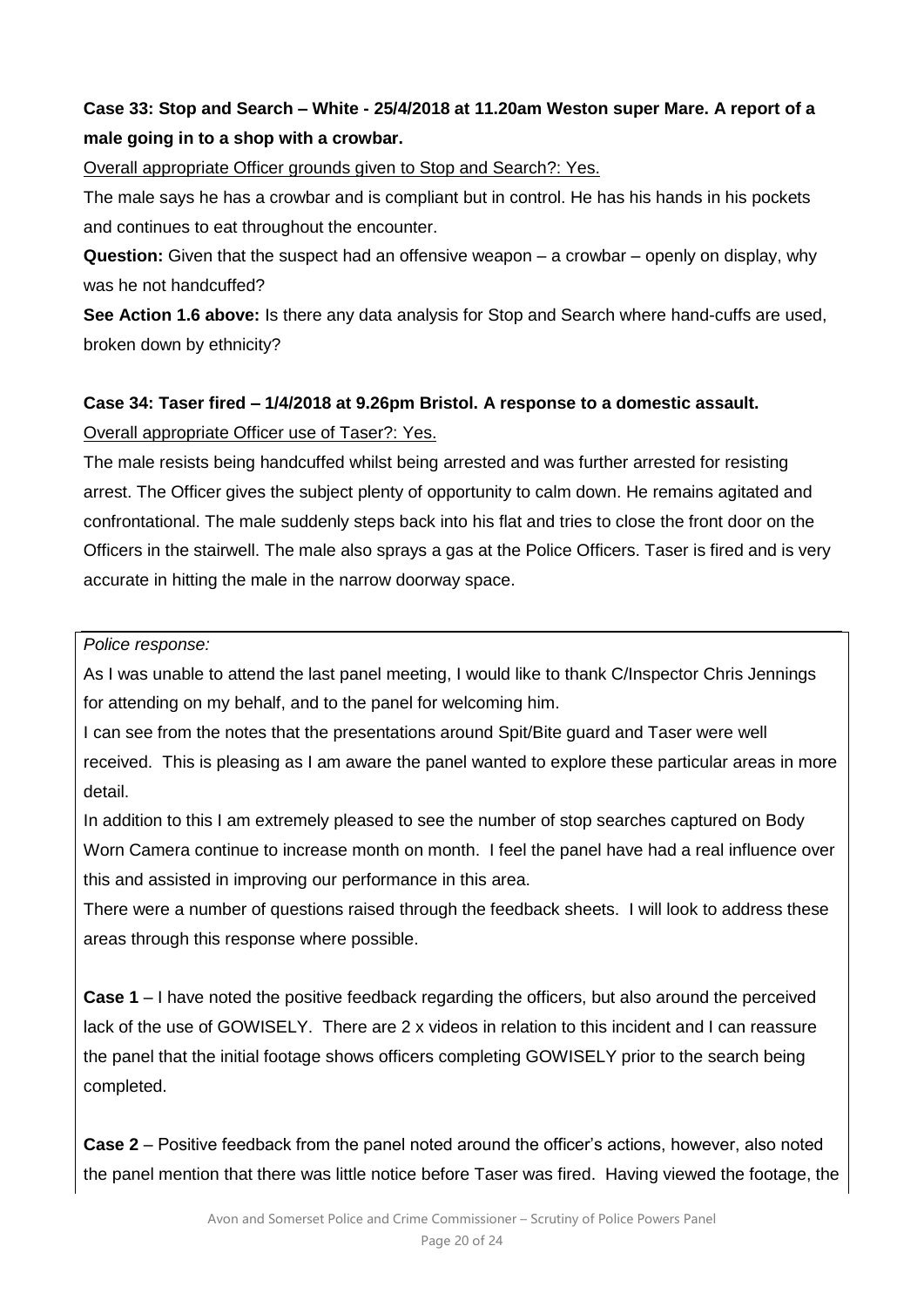male very quickly escalated brandishing a weapon and posed an immediate threat to officers – there would have been very little opportunity to issue a warning due to the close proximity. Regarding the use of PAVA, the guidance suggests that cold running water should be used to wash the eyes. If this is not available, the guidance is for the eyes to naturally recover in fresh air. It appears from the footage that Officers have taken the male into the fresh air and medical staff have tried to clean with water.

**Case 3** – Positive feedback noted from the panel.

**Case 4** – Positive feedback noted from the panel. I note the question in relation to the BMV camera battery. The length of time the battery charge lasts will vary depending on usage, however, this should certainly last the shift unless subject to particularly heavy use. The BMV camera should be charged after each shift and charging cradles are provided in stations for this. The panel comments regarding the re-holster are noted and will be fed back into training – on this occasion, the situation remained calm and the male subject saw the officer re-holstering.

**Case 5** – Positive points noted. It is good practice for an officer to complete a PNC check to identify issues around somebody being wanted or, particularly relevant to juveniles, missing from home. The guidance to officers completing searches is for them to search the persons pockets rather than asking the person to "pull out" their pockets. This is to prevent loss of evidence and reduce threat if, for example, a person were to be carrying a knife. The consideration of the subject putting their own hands in their pockets would be risk assessed by the officer at the time and may be appropriate if, for example, we believed a needle was in the pocket and we allowed them to pull out but with the officer maintaining control of their arm.

**Case 6** – Positive feedback regarding communication noted. Having viewed the BWV footage, the subjects mobile phone rings whilst officers are conducting the search. In the circumstances it was not practicable for the subject to answer the phone at this time. If the subject was willing to provide information about the offender, he could become a witness.

In relation to the use of a mobile phone, this will be entirely dependent on the circumstances. There is no power as such to stop someone using a mobile phone during a search, however, officers will often ask somebody to stop in order to communicate. There may also be circumstances where restraint may need to be used to safely conduct a search. If an officer had a genuine need to stop someone using their mobile phone, they would need to consider whether there were grounds to arrest.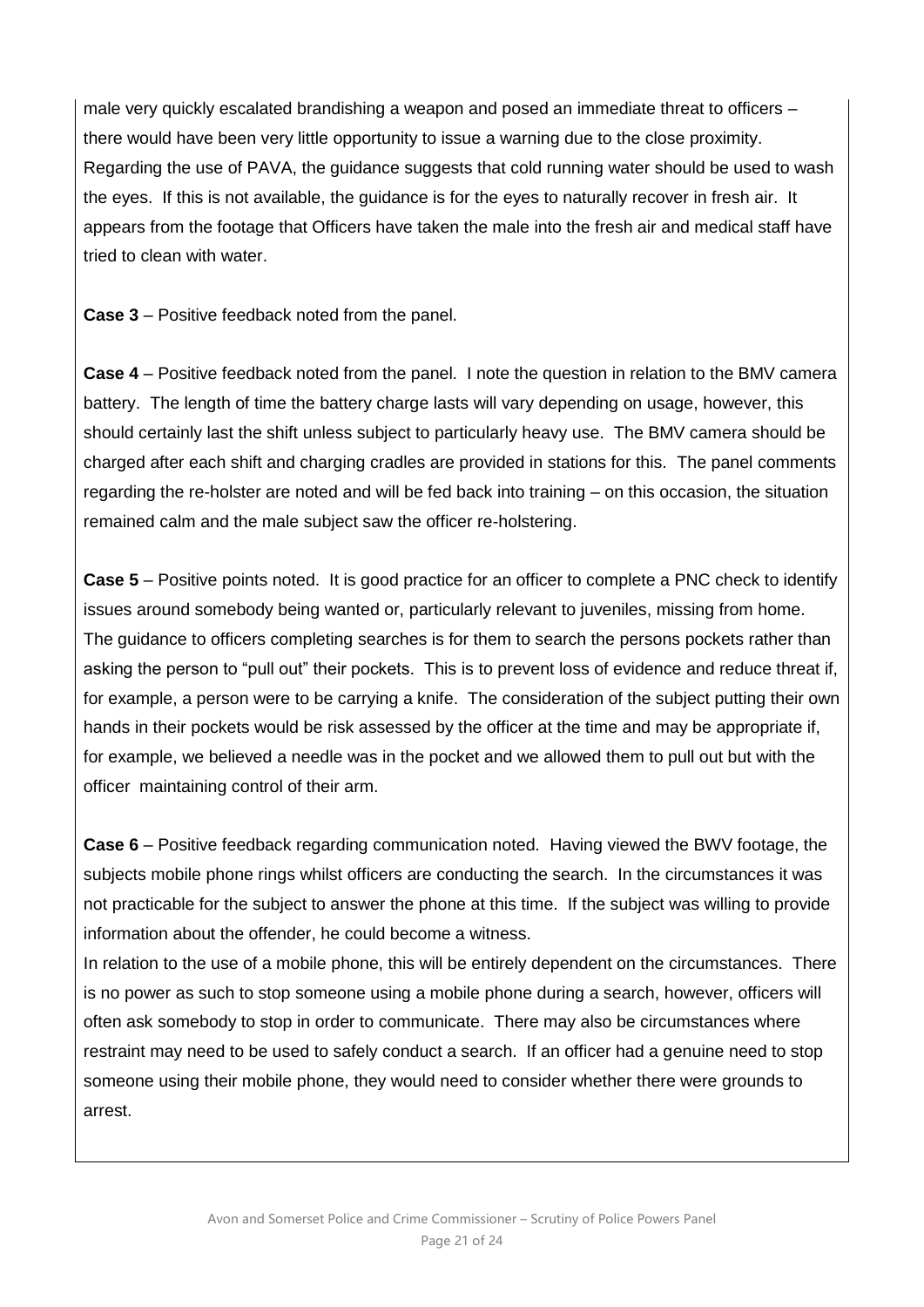**Case 7** – This appears to have caused some concern from the panel due to the deployment of the Taser. Having reviewed the information held on Police systems, and reviewing the BWV footage this is clearly a fast moving spontaneous incident. A possible name for the subject was passed by officers to our communication centre and this name was confirmed by other occupants of the vehicle. Following a check being completed and firearms intelligence identified, this matter was referred to the Force Incident Manager (FIM) for a decision about the possible deployment of firearms officers. As this was taking place the male was located in a nearby rear garden. The Taser officer at the scene, aware of this information, immediately directed the subject to comply with instructions. The subject went to one knee, however, started shouting and the officer deemed he was not complying. I note the panels view that the officer instructions were not clear. From the officers statement; considering the preceding events, the firearms intelligence and failure to comply, the officer feared the male was possibly concealing a weapon and therefore fired the Taser. Whilst the officers could have considered dealing with this in another way, I feel their actions were proportionate in the circumstances. If the panel feel this should be considered further, please can this be raised for discussion at the next panel meeting.

**Case 8** – The feedback is noted from the panel about the good use of Taser, however, also noted the common theme of the opportunity to improve commentary for BWV footage.

**Case 9** – In answer to the panel question, the use of Taser on an animal is covered in Taser training. Again this should only be used where a threat is posed and in consideration of other options – on this occasion the officers deemed the dog posed a threat and had no other immediate options.

In relation to the force procedure, this clearly states it should be used in conjunction with College of Policing Authorised Professional Practice (APP). However, I will feedback to Karl Waltho for consideration as to whether this should be included within force procedure.

I am grateful to the panel for raising whether there could have been an alternative multi-agency approach to the matter. I feel we could have potentially considered an alternative approach and, having liaised with our Force Mental Health Liaison officer, he has already begun refreshing officer learning, particularly around our use of the Mental Capacity Act.

**Cased 10** – I note the panel feedback in relation to the quality of this report. I have fed this back for learning through the officers supervisor.

**Case 11** – I have noted the positive feedback from the panel regarding the female Police officer. I have fed this back to the officer through her supervisor.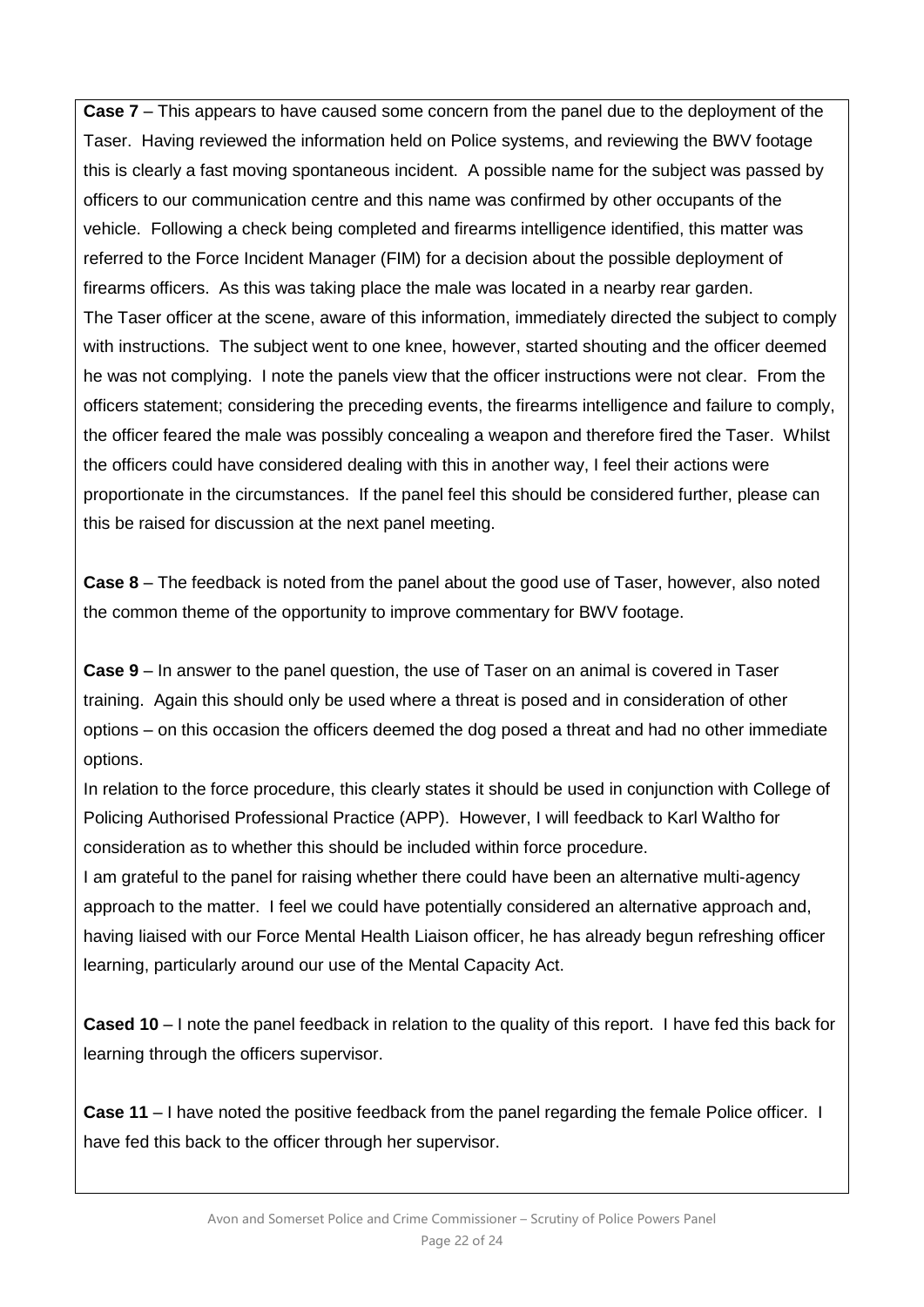**Case 12** – I have noted the panel feedback in relation to the officer comments and agree that this was not a professional response. I have fed this back to the officer through his supervisor for learning and will include this within wider learning. BWV training does incorporate awareness around the angle of filming, however, this can be sometimes difficult to regularly adjust due to the dynamic nature of incidents. I will incorporate this into wider messaging to increase officer awareness.

**Case 13 – Case 19 –** Panel feedback noted with thanks.

**Case 20 –** I note the differing views from the panel around the grounds for this stop search. The male was seen by officers to be standing in a lane by a garage. The officer describes this as a location of known recent drug dealing at the relevant material time. When officers spoke to the male, he was unable to plausibly account for being there. Within guidance to officers around stop searches is the below:

Searches based on accurate and current intelligence or information are more likely to be effective. Targeting searches in a particular area at specified crime problems not only increases their effectiveness but also minimises inconvenience to law-abiding members of the public. It also helps in justifying the use of searches both to those who are searched and to the public.

Notably although the male states he is waiting for an unknown friend, when the officers conclude, he changes his mind and decides not to wait for his friend. Having reviewed the stop search record, I do feel there is insufficient detail recorded and as such I have fed this back to their supervisor for learning.

**Case 21 – 30 –** I note the panel feedback in relation to these incidents and in particular, the positive feedback to officers in Case 22 and Case 27, and I have passed this on through their supervisors.

**Case 31 –** The feedback from panel is noted. In answer to the panel questions, the initial search took place at the location with a negative result. Due to the subjects demeanour and information passed from CCTV, a decision was made for a full search at the Police station. Officers are able to handcuff subjects to prevent escape, or prevent harm/injury to officers or the subject. Particularly in relation to drugs, subjects can cause themselves harm by swallowing drugs, and handcuffing is sometimes used to prevent this. The panel comments in relation to subject whose first language is not English is a common theme and will form part of wider learning communication.

**Case 32** – Feedback from the panel is noted.